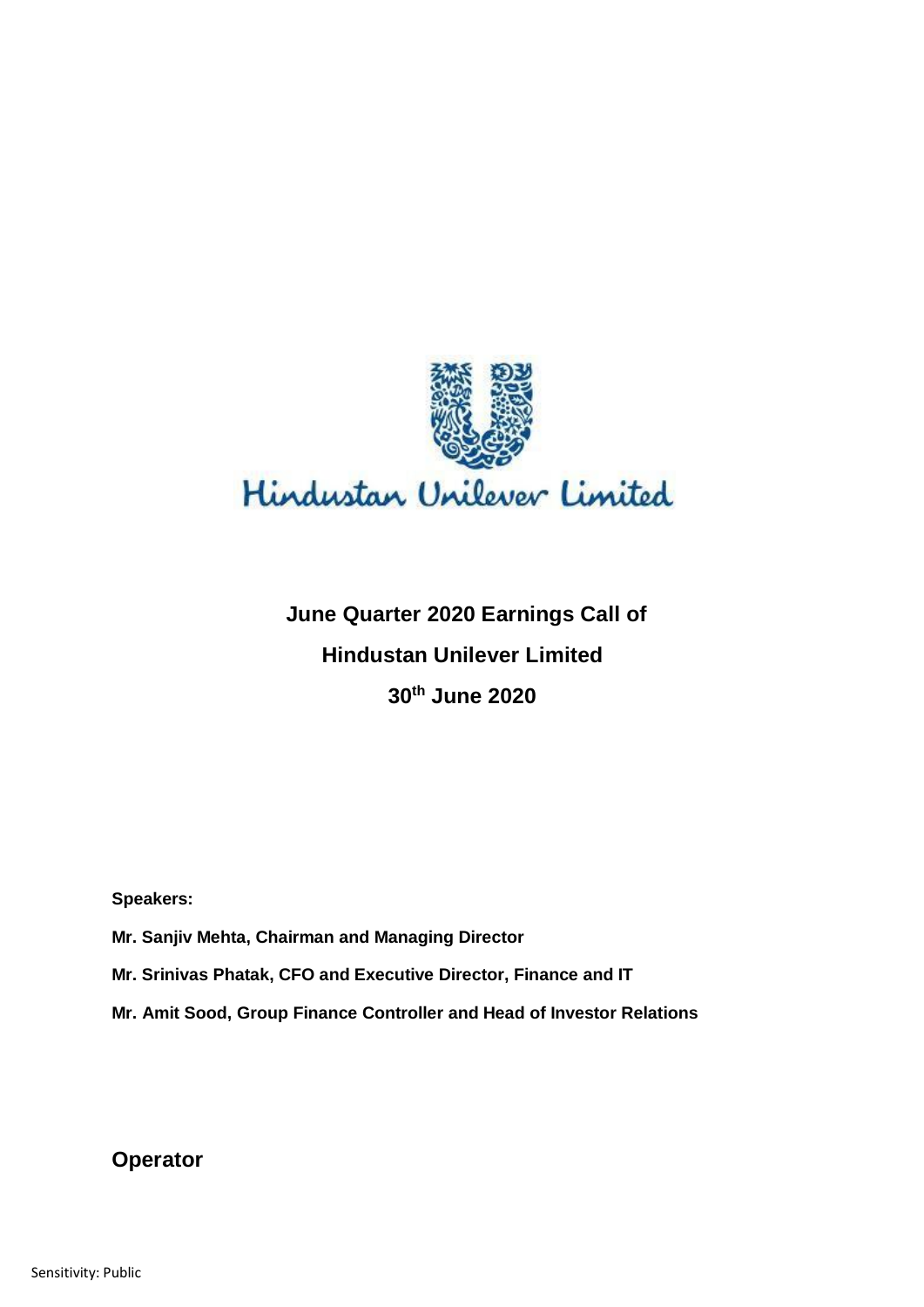

 Ladies and gentlemen, good day and welcome to the Hindustan Unilever Limited Conference Call for June Quarter 2020. As a reminder, all participant lines will be in the listen-only mode, and there will be an opportunity for you to ask questions after the presentation concludes. Please note that this conference is being recorded. I now hand the conference over to Mr. Amit Sood, Group Controller and Head of Investor Relations. Thank you, and over to you, sir.

## **Amit Sood**

 Thank you, Stanford. Good evening, and welcome to the conference call of Hindustan Unilever Limited. We will be covering this evening the results for the quarter ended 30th June 2020.

 On the call from HUL end is Mr. Sanjiv Mehta, Chairman and Managing Director; and Mr. Srinivas Phatak, Chief Financial Officer, HUL. We hope that you are staying safe and keeping healthy in these uncertain times. Given the exceptional circumstances created by COVID-19 outbreak, we are presenting results from our respective homes, so please bear with us if things are not as smooth as usual. As is customary, we will start the presentation with Sanjiv sharing his perspective on market, and an overview on how we are managing business through the impact of COVID-19. Then Srinivas will share with you aspects of our performance for the quarter and our outlook for the future. Before we get started with the presentation, I would like to draw your attention to the safe Harbor statement included in the presentation for good order sake. With that, over to you, Sanjiv.

## **Sanjiv Mehta**

 Thank you, Amit. Good evening, everyone, and thank you for joining us on the call today. I do hope that you and your loved ones are staying safe and keeping well in these uncertain times.

 This is a society crisis threatening lives and the well-being of our society, with the potential to fundamentally reshape the world. On behalf of everyone at HUL, we extend our deepest sympathies to all those who are struggling to cope with the crisis, and equally we express our gratitude to all the frontline heroes in managing and helping us manage this pandemic.

 One of the unusual features of this crisis is how it seems like the world is at a standstill, yet things are also changing at such incredible speed. It is in this context of rapid and unpredictable change that we are discovering true responsiveness of HUL and the value of our closeness to consumer. As a company, we are privileged to be serving the everyday needs of consumers. We hail our own frontline heroes in factories and in stores, who have been working tirelessly, even during the peak of the lockdown, with the higher purpose of ensuring availability of essentials like Lifebuoy soaps and sanitizers, Domex disinfectant to fight the virus, and a good cup of Red Label Natural Care Tea or Horlicks to boost our immunity.

 Now, let me take you through the market context and our imperatives from navigating through this crisis in detail.

 The economic fallout of the crisis is inevitable. In India, the economy has slowed down even before COVID-19. With the pandemic and ensuing nationwide lockdown, the immediate impact was severe supply chain constraints. As the businesses pulled down shutters, it manifested in empty shelves and shrinking pipeline. From a demand perspective, the fear of loss of jobs, dwindling earnings and eroding investments have made people circumspect with the expense. Progressively as the country started opening up the lopsided concentration of cases implied a shift from absolute lockdown to more localized lockdown, the vertical lockdown. And as you can see in the chart, the number of cases continue to raise, the macroeconomic environment is becoming more challenging with slowing GDP growth rate.

 We should be absolutely clear that no one can predict with a high degree of accuracy of what is going to happen. A lot will depend on the trajectory of the virus, what happens to the economy, to what extent is the demand postponed or impaired, the unemployment trend, etc. So, there are various variables at play. I would not want to hazard or guess, but I do hope that by the end of this year or early next year,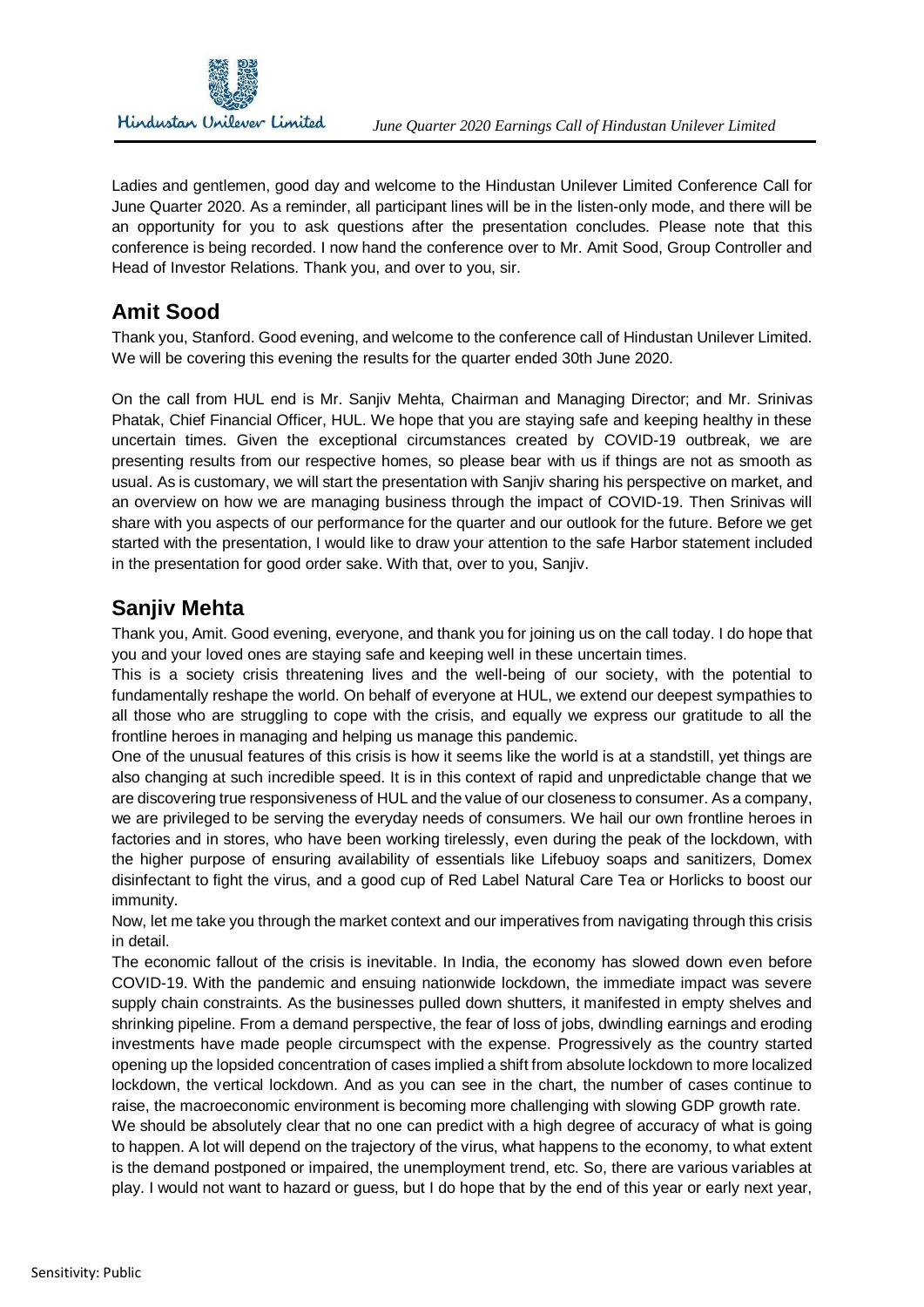

 we'll see the economy picking up and the demand coming back. Right now, the challenge for us is to get the supply lines going. It is difficult to gauge the end consumer level demand. Once supply is normalised and trade pipeline fill up, we will get to understand the underlying demand trend, hopefully in the September quarter.

 Steps taken by the government, such as increasing daily wage rate under MGNREGA, increasing the budget allocation are all positive and should boost rural consumption. We're also delighted that the harvest has been good. Similarly, the steps taken to provide liquidity by underwriting loans to MSMEs is also a step in the right direction. We are hopeful that the government will take necessary steps to stimulate demand. We are a consumption driven economy and it is vital to get the consumption going, so that the economy gets into a virtuous spiral.

 Crude and currency continue to be volatile due to geo-political imperatives, unprecedented swings in global economic cycles and trade dynamics. We are also witnessing inflationary trend in select commodities such as vegetable oils, tea, SMP, tomato paste.

 Our strategy is serving us well. Our strategic agenda remains unchanged. We continue to dynamically manage our business to deliver consistent, competitive, profitable, and responsible growth. Our five growth fundamentals are the key levers for driving growth across the category. These are, as you know, purposeful brands, improve penetration, impactful innovations, designed for channel and fuel for growth. We continue to progress our purpose-led and future-fit agenda which is even more critical during this time and 'Re-imagining HUL' is critical to drive digital transformation in all aspects of our operations.

 I believe we have made good progress in our focus areas. Last quarter, we had called out five imperatives, which draw strength from our values and enable us to navigate through these difficult circumstances. Let me share with you the snapshot of our progress in all these five workstreams of People, Supply, Demand, Community and Cost & Cash.

 The most important priority for us is and will remain the safety of our people. Not just people who are on our rolls but the entire ecosystem that works for us. Based on the global best practices, the WHO guidelines and the government requirements, we have setup and implemented tiered SOP for health and safety in our operations accompanied with training and readiness drill to ensure that we minimize the risk of transmission across our value chain from suppliers to customers. We've set up contactless operation at the interfaces where risk of virus ingress is highest. We also set up a supply chain to deliver more than 5 million PPE items within our ecosystem to support 100% compliance to world-class health and safety standards. We were one of the first companies to provide insurance to our distributor sales team. There is no debate on cost, when it comes to people safety. This has and will always be the philosophy of the organization. Despite all the precautions we may take, there will be instances, like in our Haridwar factory, when the infection spread amongst our people, and more so because people are asymptomatic. In all such instances, our first focus is to get all our people tested and look after our people who have tested positive, decontaminate the premises and restart the operations only with the people who tested negative. We are also clear that we will not be in a rush to open our offices. These are also times to innovate across all dimensions of work. For example, we have implemented the entire internship program virtually. This is also an opportunity to train and retrain our people. We in fact have seen a huge spike in the usage of our learning portal.

 The second important aspect has been to keep the supply lines going. I'm extremely proud of my team for the way they have risen to the occasion and have adopted new and innovative practices. We were able to restore operations with alacrity after the precipitous drop in operating level with nationwide lockdown. We sharpened the entire planning to execution cycle to a daily horizon and ensured a dynamic response to an everyday changing environment. Over 100 instances of critical material supply disruptions were handled with speed by on-boarding dozens of new suppliers. HUL trucking capacity was restored at twice the rate of national trucking recovery, thereby eliminating key logistic bottlenecks from operational loss tree. Our supply chain today is well positioned both on 'just-in-time' and 'just-in-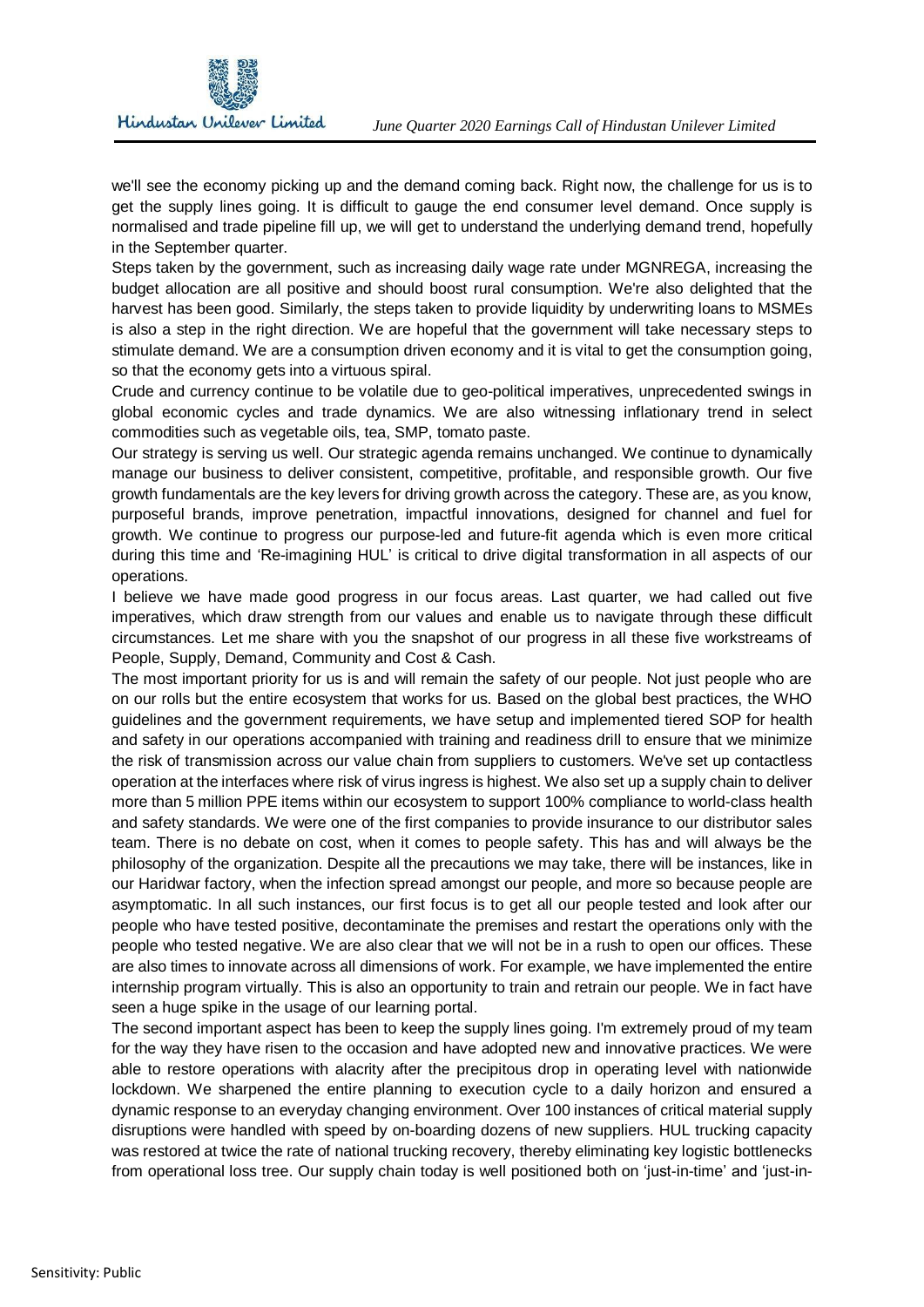

 case' requirements. In June, we were also able to build back our distributor stock pipeline, which had reduced significantly towards the end of March due to the lockdown.

 The third important area for us has been to keep a pulse on our consumers, their behaviour, perception, their unmet need, so that we can adjust our innovation and communication agenda. To address the critical needs in the space of health, hygiene and nutrition, we have been able to assess the demands for our people – for our categories. We have also accelerated our innovation pipeline in the health and hygiene category. And this quarter we launched Lifebuoy Germ Kill Spray and Domex Disinfectant Spray and Lifebuoy Cloth Sanitizer.

 Fourth and most important asset is helping the community. This is a crisis where business, civil society and citizens must join hand with the government. As you will recall us saying, it is our purpose to go beyond the business and ensure that we use our scale and brand as a force of good for the society. As a responsible company, we stand united with the nation in this fight against the virus.

 Last but not the least, there has been a heightened focus on cost and cash. Even though we are one of the most valuable companies in the country, we pride ourselves in being a frugal organization with a middleclass mindset. Our balance sheet strength will be a source of competitive advantage. We are driving cost agility, judiciously reviewing cash flows and reallocating spends with rigorous discipline. And Srini will throw more light on our deft P&L management in the latter part of this presentation.

 We have taken significant steps to reduce complexity in operations. We have reduced complexity by nearly 80% our SKUs during the start of the national lockdown. As the country started to open up gradually, we increased our SKU assortments and we are currently operating at about 50% of our pre- COVID level. Every crisis, we believe, while posing a danger also provides opportunity. We are leveraging this opportunity to reduce the complexity in operations, and we believe that even as we go forward, we will bring down the SKUs to about 80% of our pre-COVID level. There is a clear financial case for this in terms of cost, cash and organization's bandwidth. These measures will enable us to respond with speed and agility in the evolving environment.

 We also responded with agility to major shift in consumer demand and as an illustration, the production of sanitizers was ramped up by a factor of 100X and handwash by 5X. The golden triangle of procurement, quality and R&D enabled us to qualify and adapt scores of new pack design, new material, new formulations, and prototype. We launched over 50 new products and pack innovations to cater to the rapid changes in demand in hygiene and sanitization products. We also formed tactical sourcing alliances to utilize spare capacity for addressing the categories of Health, Hygiene & Nutrition that are seeing demand upsurge.

 Several innovative disaggregation models of distribution are also tested and launched to ensure the supplies reach the farthest corners of the country. More importantly, the moats we have been building under our 'Reimagining HUL' digital agenda have been our clear competitive advantage during the crisis. Our B2B app Shikhar is now available in more than 150,000 stores and our retail offering My Kirana is also available across many pockets of six cities. This has been a clear competitive advantage for us with Shikhar tracking almost doubled the average order value and the line items per order compared to pre-COVID level.

 The merger of GSK Consumer Health nutrition business with us has brought great brands, built on proven scientific credentials, with great purpose into our fold. This merger could not have come at a better time. We are privileged to address the nutrition and immunity needs of consumers in the midst of COVID-19 pandemic. A merger of this scale requires sharp focus, and our team has delivered seamless cut off. Despite the lockdown, we were able to successfully close and consummate the merger on the appointed date of 1<sup>st</sup> April, with all activities, including the legal transfers and IT systems transition, orchestrated virtually and flowing seamlessly.

 The nutrition business is off to a good start with domestic business delivering a robust 5% growth in the quarter and tracking well ahead of market on back of volume share gain. Within a few weeks of GSK merger, we reformulated the full Horlicks portfolio with a higher level of zinc, updated the packs and communicated the benefit of immunity supporting nutrients like Vitamin C, D and zinc. We also launched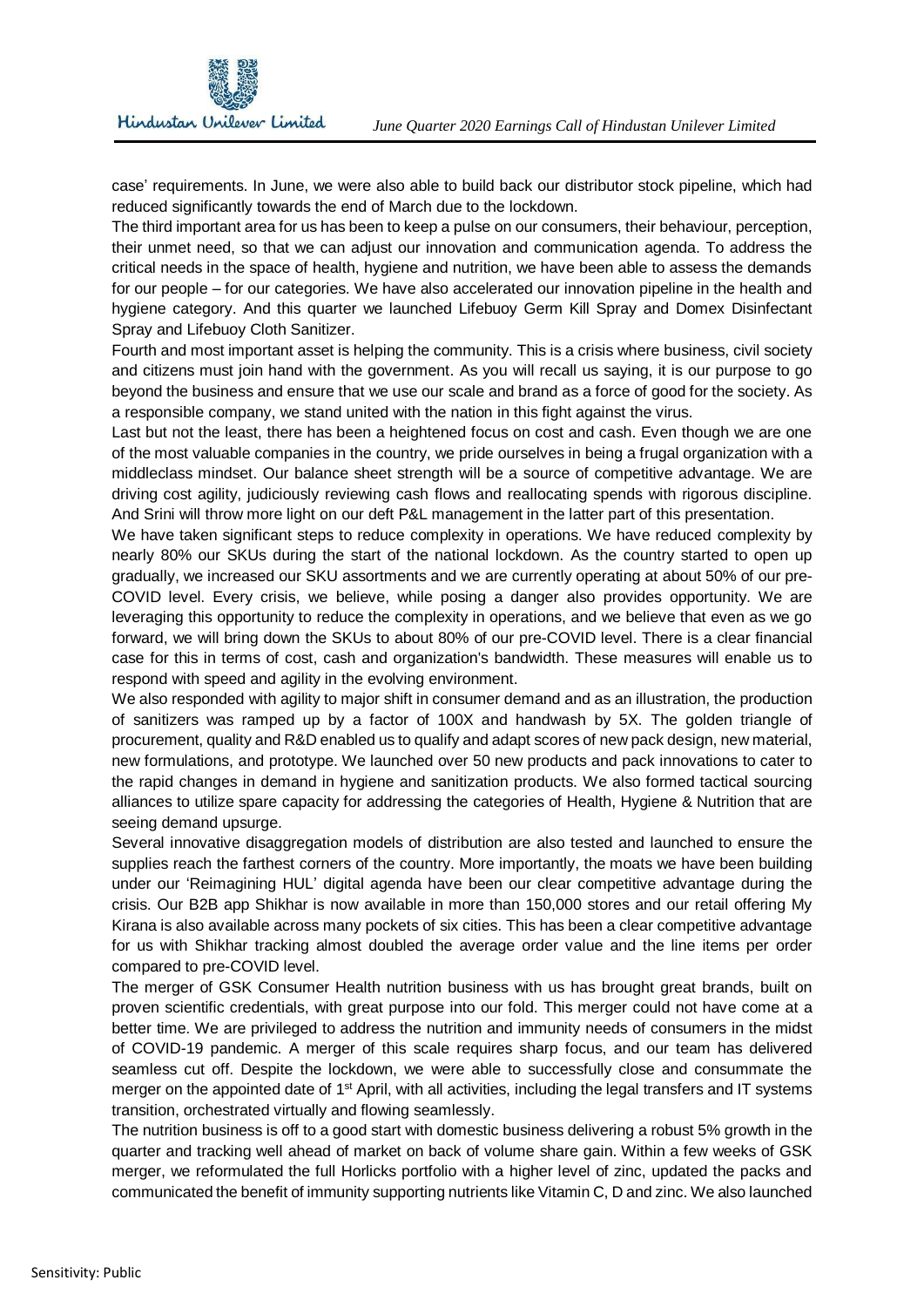

 pouch packs in Horlicks and Boost to drive consumer value and build access. The structural growth and margin opportunities of this merger remain impact and we continue to make good progress against our milestones.

 This pandemic can have a lasting impact on human behaviour. One clear trend, of course, is a heightened awareness of hygiene. The pandemic has clearly raised the need for clean living, protection, immunity and wellness. With iconic trusted brands such as Lifebuoy, Domex, Horlicks, Red Label, Surf Excel, around 80% of our portfolio addresses the space of health, hygiene & nutrition needs of consumer. We have seen in India and in many other global markets that consumers at this time do gravitate towards large and trusted brand, and there is no other company in India, which has built many such brands over the years that deliver strong functional benefits and instil trust and confidence in consumers.

 Right now, people are grappling with the sense of fear of getting infected and hence, they will remain wary of going out for some time. This gives the fillip to in-home consumption categories and we are well placed with our in-home portfolio of ketchup, jams, soups, tea, coffee and atta.

 With the incomes under pressure and economic uncertainty, consumers will gravitate towards conscious consumption and search for value in each purchase occasion. Our portfolio across categories straddles the pyramid and caters to different price points and benefits segments. And even in this difficult time, we as a business are placed to meet all needs of consumers, even if they were to downgrade and downgrade.

 The crisis is also a massive opportunity for e-everything. As spoken earlier, the Shikhar app has been useful in taking the digital orders directly from retail outlets given the social distancing norms, mobility restriction, and say for manpower issue. My Kirana is currently, like I said, in more than six cities and proven very helpful. In light of the current environment, we pivoted to a complete digital marketing and home delivery-led model. With SmartPick, we're resorting to new ways of driving market development through targeted digital sampling. SmartPick delivers a sample box of HUL brands, specially curated through algorithm and is targeted to the consumers through a digitally enabled end-to-end experience not just traditional e-commerce, but it could also be the possible 'renaissance of the humble grocer'. Consumer have realized the benefit of proximity. The Connected Stores Program under our 'Re- imagining HUL' agenda, we are empowering the grocer with the technology. Connected Stores provides a brand agnostic platform for the stores to go digital, capture online orders, digitize its billing and offer adoption of digital payments to shoppers.

 Against the challenging market backdrop, we believe we have delivered a resilient and competitive performance in the quarter. Our reported turnover growth stood that 4% including the impact of merger of GSK Consumer Health. Excluding for this nutrition business, our domestic consumer growth declined by 7%. With the headwind on costs, we saw 110 bps decline in EBITDA margin. Nonetheless, our EBITDA margins are healthy at 25%. Our performance is a reflection of the strength of brands, execution prowess and rigor and discipline in implementing a consistent strategy.

 While we continue to focus on delivering consistent, competitive, profitable, and responsible growth, our compass is calibrated by a sense of purpose. When COVID-19 hit India, we immediately earmarked INR100 crores to help the country fight this crisis, and we are spending the money in a systematic way. We are helping augment the capacity of healthcare infrastructure by donating several ventilators and about 75,000 RT-PCR test kits to hospitals. We are utilizing our pan-India reach to distribute food and sanitation kits to needy people both in urban and rural areas. The first 150,000 packs of Horlicks with higher zinc were donated to hospitals across the nation for the benefit of medical care professions taking care of the COVID patients. We also donated 2 crore soaps across India to hospitals and vulnerable communities. We've also partnered with Apollo Hospital to set up isolation facilities. Finally, we are a marketing company and have expertise in changing consumer behaviour. We are utilizing our marketing prowess in partnership with UNICEF to come out with mass communication with campaigns which featured memorable and positive messages that were the need of the hour, reaching over 100 million houses.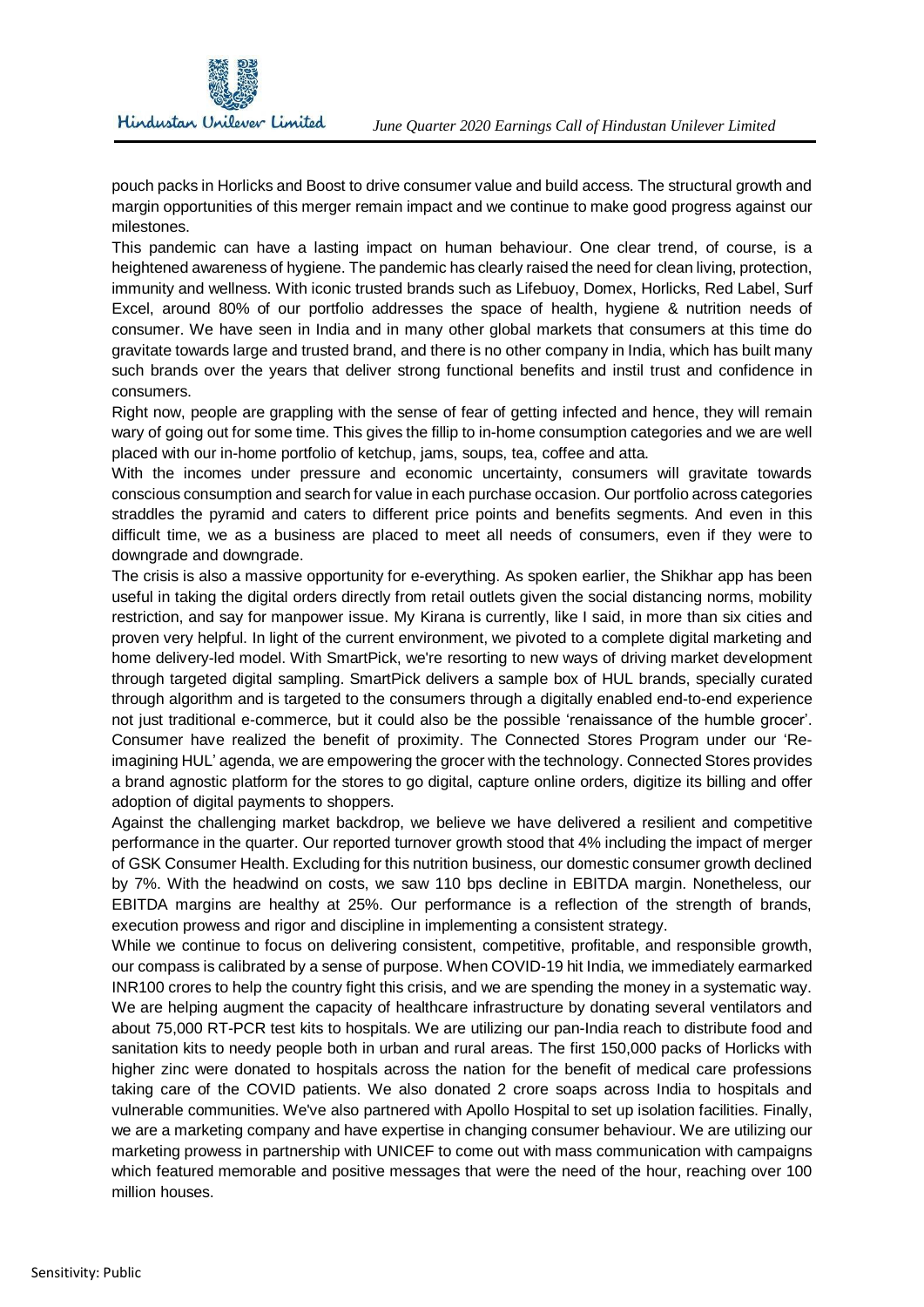

 Looking forward while the near-term market outlook is extremely uncertain, we are confident of the medium to long-term growth prospects of the FMCG sector. Our strength of agility and responsiveness gives us confidence to navigate the current challenges as well as capture the structural opportunity in medium to long term.

 With that, let me hand it over to my colleague Srini to cover the details of our quarter's performance. Over to you Srini.

## **Srinivas Phatak**

 Thank you, Sanjiv and Good Evening everyone. So, this quarter for us, I think, has been business most unusual both on growth and costs and the end results are indeed satisfying given the current context and the environment. As Sanjiv explained, agility and responsiveness across the value chain has enabled us to stabilize the operations and deliver a competitive performance. Our reported turnover growth stood at 4% including nutrition business which came on board with GSK CH merger. On a like- for-like basis, excluding the impact of the merger, our domestic consumer growth declined by about 7% and the UVG decline was about 8%. Competitiveness is key and, in this regard, 86% of our business is winning share on volume in the last three months basis, as per the Kantar Worldpanel. As you would be all be aware that given the challenges and the limitations, the restrictions, Nielsen data is not available and likely to be so for the next couple of months. And to that extent, therefore the consumer panel becomes an important indicator for us to look at our competitiveness. Even on value terms, around 80% of our business is gaining share in the last three months. It's important to understand the construct of growth. About 80% of our business addresses the health, hygiene and nutrition needs of the consumers. And this has grown at about 6%. However, with the out-of-home consumption being impacted and disproportionate impact on discretionary categories, the remaining 20% saw an adverse impact dragging the overall growth down to a negative 7%. I will talk more about this, when we come to the later slides in the presentation. In terms of month-wise progression, April was at about 70% from an operational perspective due to the lockdown restrictions and our manufacturing being limited. We saw a relative better performance in May and in June, our growth was in the mid-single digit growth as we recovered the lost distribution inventory. We also benefited from rationalizing trade spends and this has enabled top line growth. Now, in September quarter, with the trade pipelines normalizing, which is our distributor pipelines that we're referring to here, we need to get a better sense of the underlying demand and that becomes critical.

Let me give you a bit of a flavour on the bottom line.

 From an EBITDA perspective, we delivered about INR2,644 crores. And now let me split the EBITDA margins, and these are some sections, where I will ask you to just focus because I'm going to call out some important elements. So, when you look at our EBITDA margin decline, on our base business the decline was about 170 basis points, and we got a benefit of about 60 basis points coming in from the nutrition business, which, therefore, translates to about 110 basis points decline on an overall basis. So, this chart, what you see is all these numbers that are on reported basis. From growth perspective, we have called out what is the reported growth and what is the growth excluding the M&A. From net profit perspective, at INR1,881 crores, we are up by about 7%. Important to highlight two one-offs or exceptional items here. We have received a benefit of some prior period assessments in the tax line, approximating to about INR96 crores, and you would also see an increase in the exceptional cost due to M&A, which is predominantly related to the stamp duty costs for the GSK acquisition and for VWash and there are also integration costs, which are included in there.

 This gives you a very good snapshot picture across the three divisions. And here, the headline message is that Health, Hygiene and Nutrition performed well. Having said that, the headline numbers do not do a full justice to the story, and we will unpeel this to give you a better flavour, when we talk from the divisional perspective.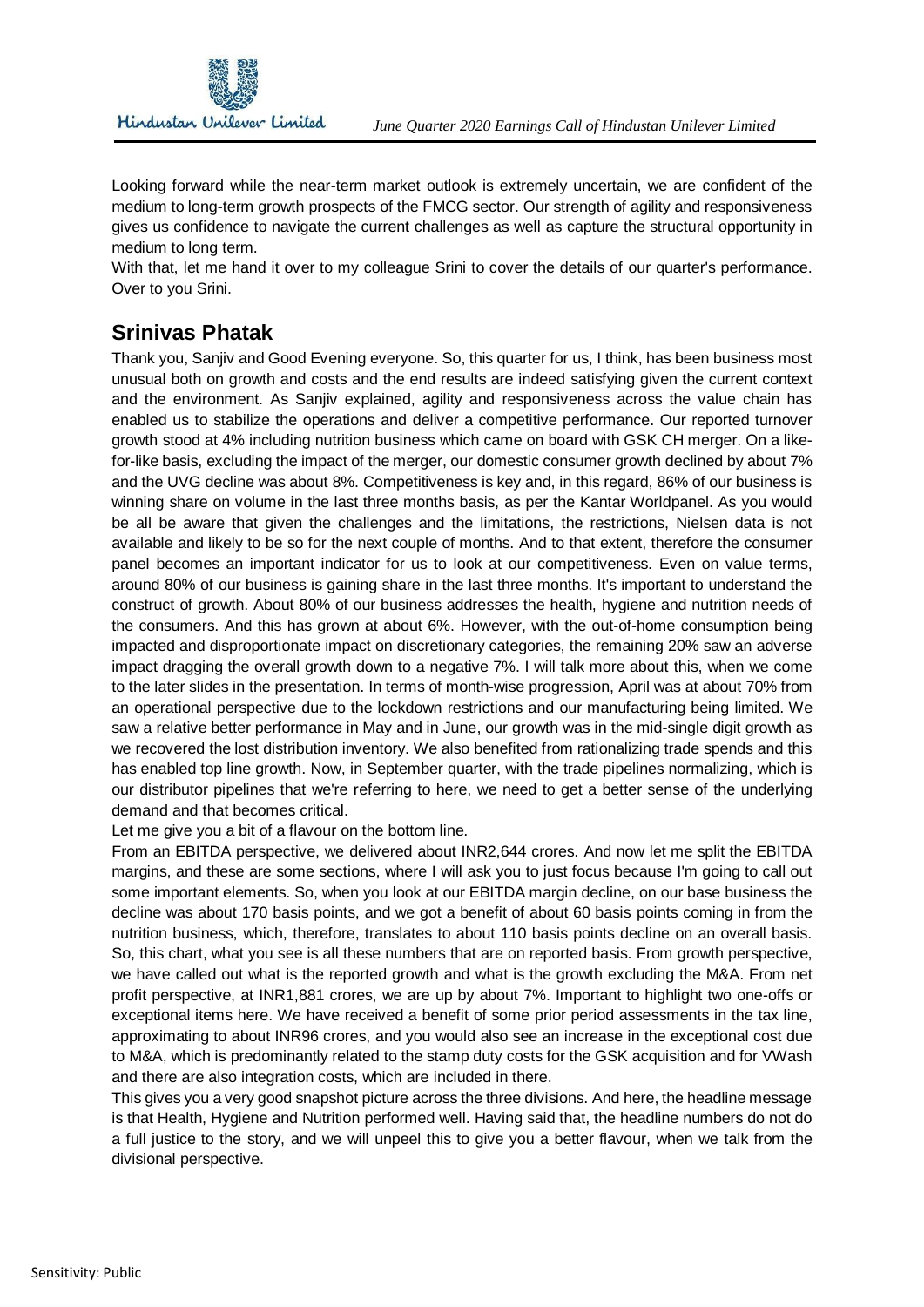

 Let me first start with Home Care. Home Care has delivered a solid performance across Household Care and Fabric Wash. Household Care delivered strong performance in the Home and Hygiene portfolio driven by penetration gains. This has been a key one and it has delivered good growth. Domex is staying true to its purpose. It is spreading awareness about the importance of home hygiene and its credentials are resonating well with the consumers. Fabric wash registered a steady performance across the mass and the premium portfolio. Our laundry portfolio straddling the price pyramid benefit holds us in good stead and enables us to activate the relevant parts to match the consumer needs. For example, our Surf Excel brand continued to remain consumer relevant with access packs offering value and a contextual messaging through Daag Ghar Pe Rahenge campaign. Purifiers due to its consumer durables nature and given the restrictions in terms of many of the stores being shut was severely impacted in the quarter pulling down the overall growth rate.

 When I talk about from a Beauty & Personal Care point of view, Skin Cleansing was clearly an outperformer and we had a stellar performance given the heightened awareness around hand hygiene. Growth was led by our purpose-led brand such as Lifebuoy and Hamam. Lifebuoy grew in strong double digits and across all the formats. Oral Care had good growth delivery during the quarter with accelerated momentum on CloseUp. Hair category was initially impacted primarily because we couldn't manufacture in the month of April. And we also saw some bit of pressure in Hair Care in terms of large bottles. But we started to see the demand pickup in the latter half of the quarter. We are also confident about this category as it forms a part of consumers' consideration set for hygiene needs in the current context. Skin, Color Cosmetics and Deodorants were adversely impacted both on account of supply constraints and muted consumer demand in the discretionary categories. Having said that, we have started to see some green shoots in Skin Care.

 Now, coming to Foods & Refreshments, clearly, the consumer trends of In-home wellness and immunity augur well for our Foods & Refreshments business. Important to highlight here that our Foods business delivered broad based double-digit growth, driven by consumption shifting to In-home. Our tea and coffee portfolio also registered strong double-digit growth. Red Label extended its long-running 'taste of togetherness' campaign through a simple yet contemporary message of 'we can be socially connected, even when they are physically distant'. As Sanjiv already called out, our nutrition business performed well with mid-single digit top-line growth. Our immunity boosting Horlicks added with zinc was launched in the quarter. Having said that, our out-of-home business which includes Ice Creams, Food Solutions and Vending was adversely impacted given the out of- home consumption.

 It's also important to clarify that when we say that Horlicks or GSK portfolio domestic consumer growth has been about 5%. To give a perspective, there is no base because the whole business comes in and gets added into our financials only from 1st of April. What we've done is used the June quarter numbers reported by GSK in the prior year and compared it with the current set of numbers to give you a flavour and that's the definition of a 5% growth. I hope that clarifies for you when you think about it in the overall context.

 I think this is an important chart, given what's really happening in the marketplace. And to give a better understanding and appreciation of consumers, we have split our portfolio into three different segments. Health and hygiene is what consumers are looking for and this has grown at about 6% while addressing the critical needs of our consumers. Now, on the other hand, 15% of our business comes from discretionary segments such as Skin, Color and Deodorants and this registered a decline of 45%. A big part of this was also due to lack of supply, especially in April and parts of May. There is also some adverse impact on demand as people have remained at home. We are confident that Skin will soon see a step-up. Colors and Deodorants are likely to remain a bit muted for some more time. Our out-of-home categories such as Water, Ice Cream, Food Solutions and Vending business contribute only about 5% to our business and were disproportionately impacted due to consumption loss and saw a decline of 69%. The recovery in this part of the segment will be linked to what happens to the overall spread of the virus.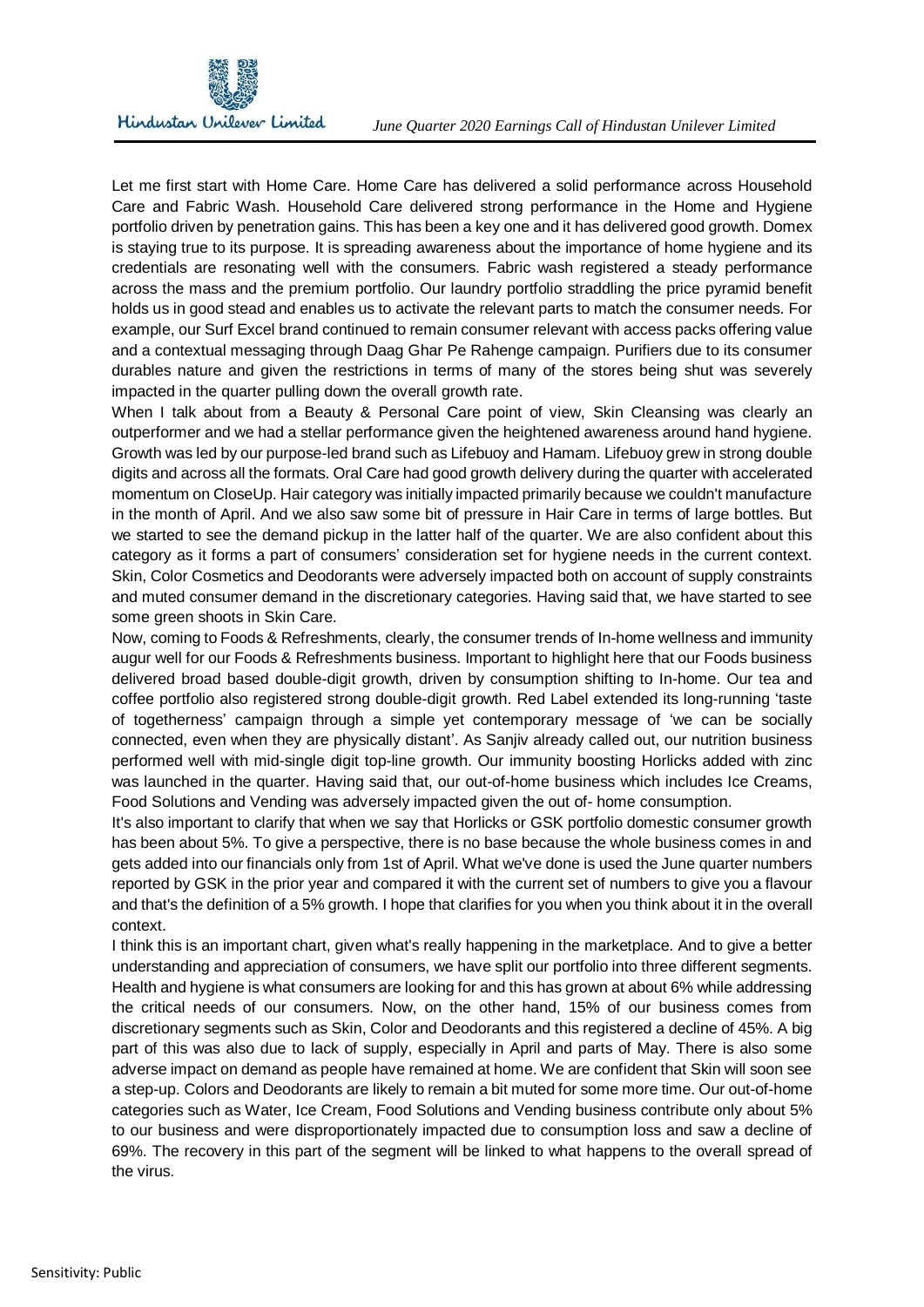

 Let me now shift focus to the P&L and talk about some important aspects here. We have had many headwinds on cost be it adverse mix both from a category perspective and as well as pack. We operated with what is a consumer relevant pack, which has meant that making different choices in different parts of the country. We had fixed cost de-leverage and increased cost of operations because of ensuring supply resilience as well as safety. In order to navigate these headwinds, we stepped up our cost agility and we have taken various steps to stretch and dial-up our savings. And Sanjiv has spoken about the methodology and the philosophy that we operate with when we look at this area. We have indeed calibrated our BMI expenses. So, if you see in the month of April, we had taken a big reduction. However, we continued to invest back as the country started to open up. And in doing all of this we've maintained competitiveness on a throughout basis. So, when you look at it on a year-on-year basis, our share of spend and share of voice is higher than what it was in June quarter 2019. I'm also very happy to share that the synergy benefits from the nutrition business are ahead of the business case.

 When it comes to understanding the costs at a line level, we need to understand that the margins this quarter will be a bit complicated as it will not fit into the normal trend lines which you would input into your models and extrapolate. And let me give you a little bit of a nature of what happened. And here I request your indulgence because this is an important point. If you don't catch this, we will have lots of questions, and I really want to take this head on. Let me first talk about our base business, which is excluding nutrition, and it has got lots of elements and moving parts even on a normal basis. We talked about adverse mix, we talked about deleverage, we talked a lot about the COVID on-cost. We also had commodity headwinds in vegetables oils and tea. We did not see the full benefit of lower crude given some of our stock positions and inventory. And I also talked about the re-phasing of some of our BMI expenses and calibrating our expenses. There was also a bit of a step-up and phasing in terms of our CSR spends, as we looked at it from a point of view of HUL standing united in the fight against COVID. So that starts to give you a bit of a flavour of many ins and outs from the perspective of our base business, which is excluding nutrition. The nutrition business also had certain adverse impact coming from mix and inflation. There were significant on-cost in key items such as SMP. However, we were able to take out a lot of savings in BMI and overheads. The benefits of scale and the benefits of HUL media buying started to come in right from day one. There are no royalty payouts given that we had bought the Horlicks brand effective from 1st April, and this helped us handle the higher cost of transition services. We are paying for IT and some of the transition services to GSK till we switchover to SAP. So, this will continue for a period of one year. In addition, we've also had changes to our OTC service income. While the net margins were maintained, there was a little bit of reduction in the gross amounts. And the last piece is our exports which has got reclassified into our subsidiary. So it starts to give you a flavour that both in our base business as well as in the nutrition business, there were lot of elements which are unique to a quarter and there also some of them that are structural. So now what I will therefore do is rather than trying to reconcile this at a line level, I will give you a bit of a flavour at a headline level, and the likely impact nutrition has on each of our lines. Before I do that, to recap, our base business EBITDA was lower by 170 basis points; Nutrition gave us a positive 60 basis points, therefore making it at about 110 basis points decline.

 Now, I will talk about some of the key elements and the first one being material cost. On a reported basis, you would see that reported material costs are higher by about 234 basis points. Here we had a positive impact from nutrition. That means if we did not have nutrition added into the numbers, you would have seen a higher material cost when you compare it on a bps basis. When you look at other operating income, on a reported basis, we will see an improvement of 18 basis points. Here the nutrition business brings us a positive impact due to the service income related to the OTC portfolio. On reported employee costs, you will see about 117 basis points drag. When I look at it from a nutrition perspective, we took a lot of cost out from the nutrition business from overhead on a Y-o-Y basis. Therefore, that was beneficial there. But having said that, given that the employee costs are high in nutrition business, it has an adverse impact on HUL. And when you look at BMI and other expenses, now this is a combination including nutrition, and as a percentage of turnover, this does not have a material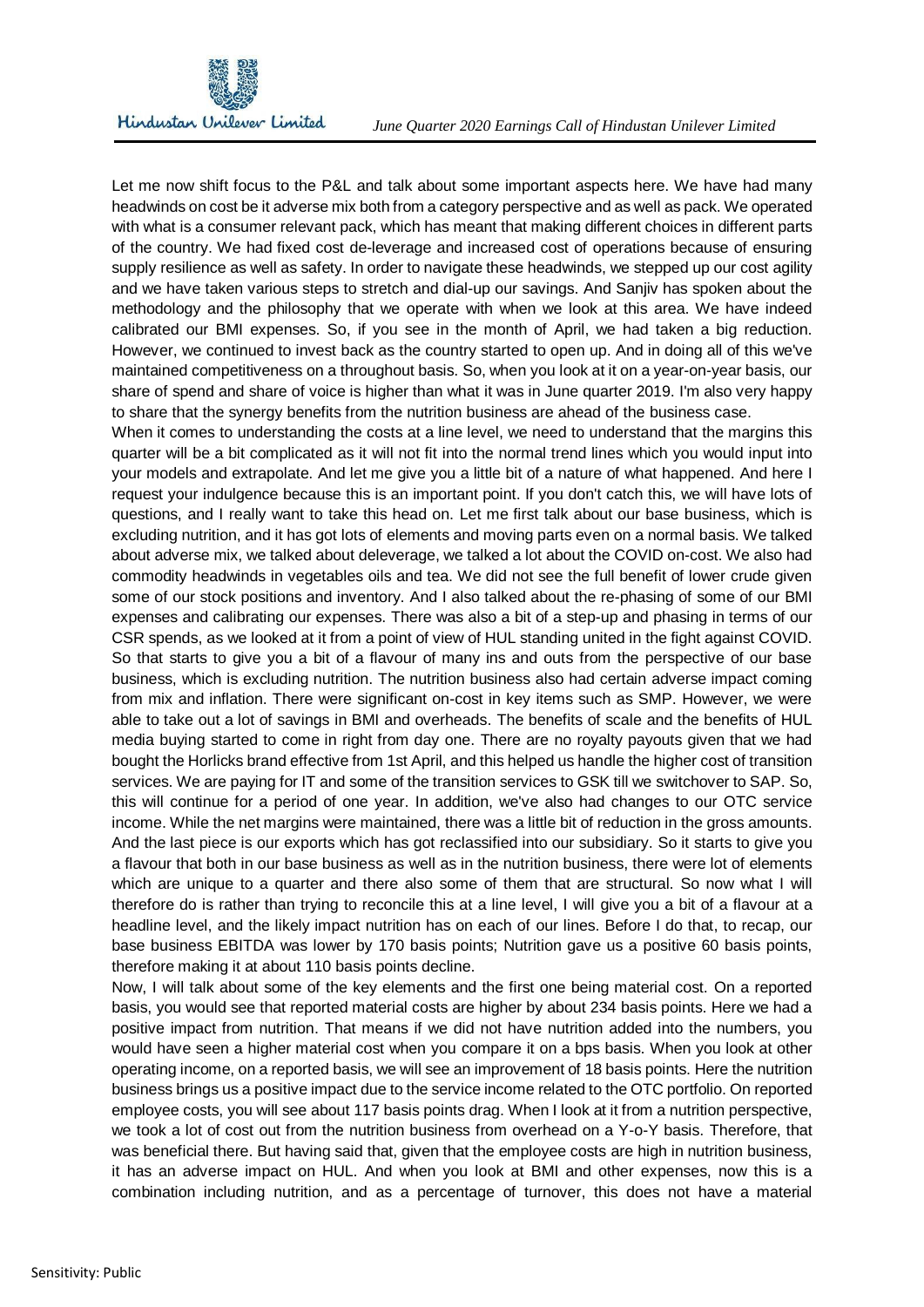

 difference. So, hopefully, it gives you a bit of a picture to understand some of these moving numbers. It is indeed complicated. So that gives you a better sense on it. What we're also doing is tomorrow we will be setting up some time to give you a broader update on the nutrition business and to talk through some key elements in terms of the growth and the margin potential. In that context, this gives you a good sense in terms of growth, as well as margins.

 I think the important point to call out and Sanjiv also made it was that if you look at a segmental level, our margins are very healthy. Home Care is at about 19%, Beauty & Personal Care is at about 28% and Foods & Refreshments about 20% demonstrate the strength of our business and financial model.

 This is a quick summary therefore in terms of the overall results and we have covered most of these elements in fair amount of detail, including exceptional items which I started with. This is an important aspect. If you look at it, our business operations are well funded, and our financial model continues to be strong.

 If you remember in 2016, we had actually formalized the scheme of arrangement for transferring the balance which was sitting in general reserve into the P&L account. This was approved by the shareholders and subsequently, we had obtained the approvals of the national tribunal (NCLT) in 2018. Immediately thereafter, we went into a GSK merger which therefore meant that we could not have distributed these reserves to the shareholders at that particular point in time. With the merger now having been completed, our business operations being well funded, our financial model continuing to be strong and given our confidence in our overall business model, the Board has approved the distribution of reserves to the shareholders by means of a special dividend of INR 9.5. This will entail a total payout of about INR 2,232 crores.

 And if I now come to my last slide, I think it's gives a perspective about looking ahead. The outbreak of COVID has disrupted the business massively in the short term. And it is about the road to new normal likely being uncertain and Sanjiv spoke in detail about some of these aspects. In these unprecedented times, therefore, it is a little difficult to have a demand prognosis at this stage. What's clear is liquidity pressures remain elevated and there is volatility in cost. There are two important dimensions here which we need to be cognizant of. The first is that we are continuing to see many more lockdowns in the month of July. There are vertical lockdowns, localized lockdowns. This is indeed putting a lot of pressure on the operations. The second part, I think that Sanjiv started by talking about was the pipelines with respect to our distributors. In the month of March, we had lost a lot of our distributor pipeline, which we gained back in the month of June. But given the uncertainties, I think what we should not do is to take the June performance and extrapolate it going forward. I think the important aspect when you look ahead is to focus on demand generation. And in this regard, we have the right portfolio and we have the right execution capabilities. And to that extent, HUL is positioned better than anyone else to capture the opportunity in this market context. Our organizational strengths are very clearly articulated and you're well aware of these. They will enable us to drive our model, which is future fit and purpose driven. And we will focus on a competitive volume growth and protect our financial model by looking at absolute profits as well as focusing on cash delivery. So, therefore, that gives you a bit of a flavour in terms of the overall performance from a strategy perspective and the financial numbers. And now, I'll hand it over to Amit to begin our Q&A.

## **Amit Sood**

 Thank you, Sanjiv and thank you, Srinivas. With this, we'll now move to the Q&A section. In addition to the audio, as always, our participants will have an option to post questions through the web option on your screen. We'll take up those question just before the end. Before we get started with the session, I would like to remind you that the call and the Q&A session are only for institutional and investors and analysts. And therefore, if there is anybody else who is neither an institutional investor or an analyst, but would like to ask us a question or engage with us, please feel free to reach out to the Investor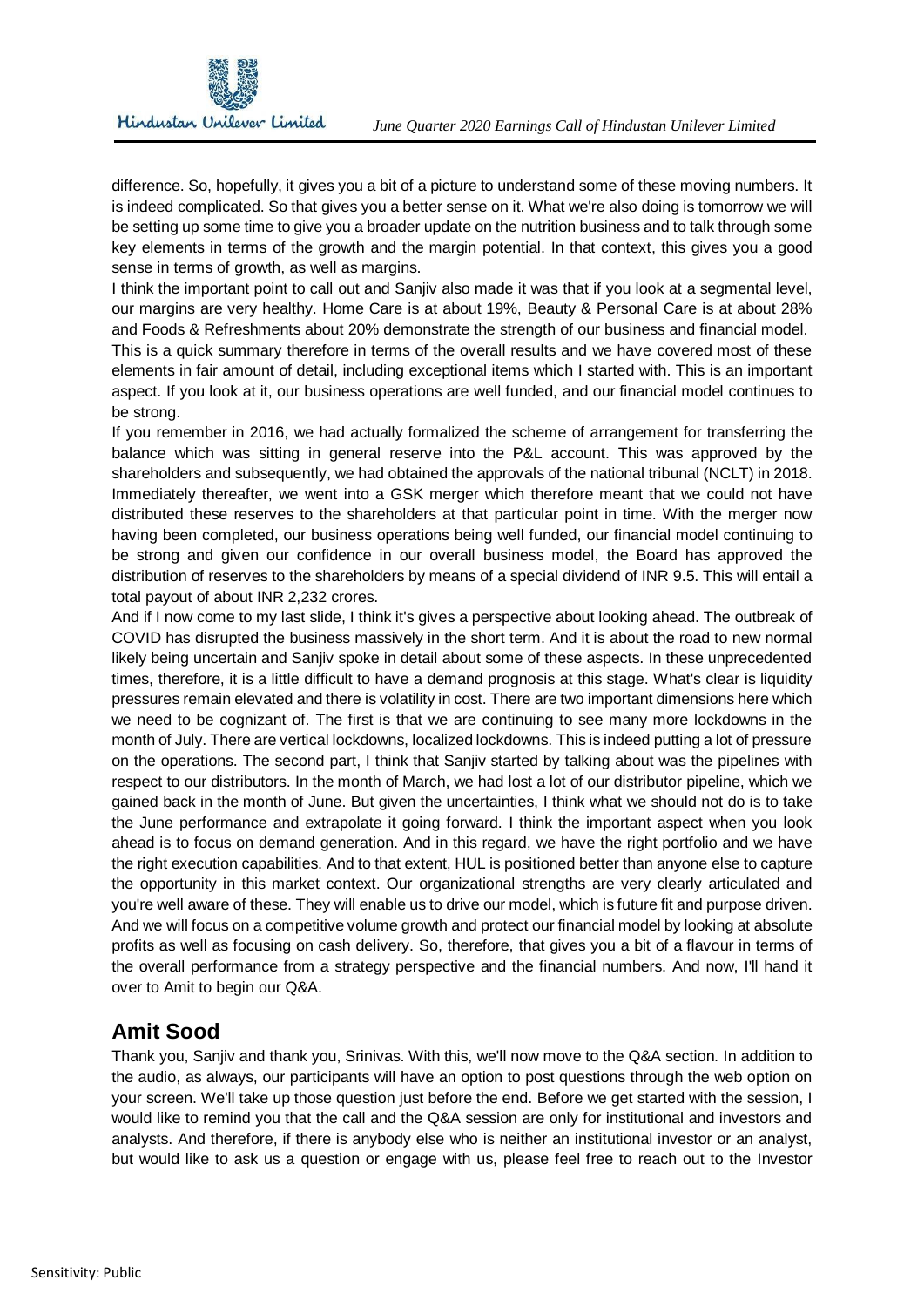

 Relations team. With that, I would like to hand back to Stanford to manage the next session for us. Go ahead, Stanford. Over to you.

## **Questions & Answers**

## **Operator**

 Thank you very much sir. The first question is from the line of Manoj Menon from ICICI Securities. Please go ahead.

#### **Q - Manoj Menon**

 Hi, good evening. First of all, a very, very comprehensive and useful couple of slides actually and importantly this has been very good presentation. I have four questions. I'll ask two and then I'll come back later for the other two. The first is, understood that some of the categories like hygiene et cetera would have actually got a boost and possibly there is a fundamental reshaping into the medium term. What I'm interested to hear is some thoughts from Sanjiv and Srini on any such similar opportunity that exists for pack size reconsideration also. The example that I had in my mind is, let's say, something like a shampoo. This is the opportunity where consumers are buying large packs, et cetera. I know that it's a bit of a crystal ball gazing, but is there an opportunity to fundamentally reshape the pack size which can have significant impact on the profit pace into the medium term? That's the question number one.

#### **A - Sanjiv Mehta**

 Okay. So, what you were talking about, is whether there are opportunities like in shampoo to basically scale up the reach and accessibility of new category. We will take sanitizer for instance. We have launched sanitizers in sachets also. But sanitizers, during the peak of the pandemic, of course, people are clamouring for it and it's a new habit and it has really gone through the roof in terms of demand. But I don't think this demand will sustain once the vaccine comes into the market. Of course, it is not going to go back to the pre-COVID level. It will remain at a high level. But it will not be like today. Today, I would believe it's at an obsessive level, right. Any surface you touch, you want to clean your hands after that. Any packet that comes from outside, you want to sanitize it, and use the sanitizer for disinfecting your hands. So that is not going to remain at this heightened level, but certainly the practice of people carrying sanitizers, I believe, will remain. The big shift I would certainly see is in hand washing. We have been investing huge sums of money over the year and cultivating the right behaviours in people. I think this market development work would have been done by pandemic. And people will certainly transform and realize that washing your hands with soap, which can cost you just 10 paisa if you use the Lifebuoy, can do wonders for your health. So, this is again something as a practice will remain. The other would be a shift towards liquids. I would believe, India has been very slow in adopting liquid and this (current environment) will give a big fillip to this. The fourth would be the entire range of disinfectants. We have a lot of surface cleaners, toilet cleaners, et cetera. There would be a heightened need. So, these are the areas where clearly one should see the market developing and the habits sustaining. That would be my pitch.

#### **A - Srinivas Phatak**

 If I can add, Manoj, I think, you were referring to also hair and trying to see if there was a big portfolio shift towards bigger bottles, and therefore a better value creation or a better profit. I think two parts. One is if you see from a rural perspective - it is important to understand India in a disaggregated basis. If you see rural, the focus still continues to be a lot more on sachets, and even in tier-two and tier-three towns. Wherever there is an income stress, this (sachets) still continues to be relevant. Having said that, we've also seen in some of the urban areas, large packs and large value consumption items have come into play. But it's an important aspect to see whether it was people buying in because there was a scarcity mindset or there is a fundamental shift to demand. So, the important aspect here is we have a very good sense of what's happening in different parts of the country. At this stage, it's difficult to call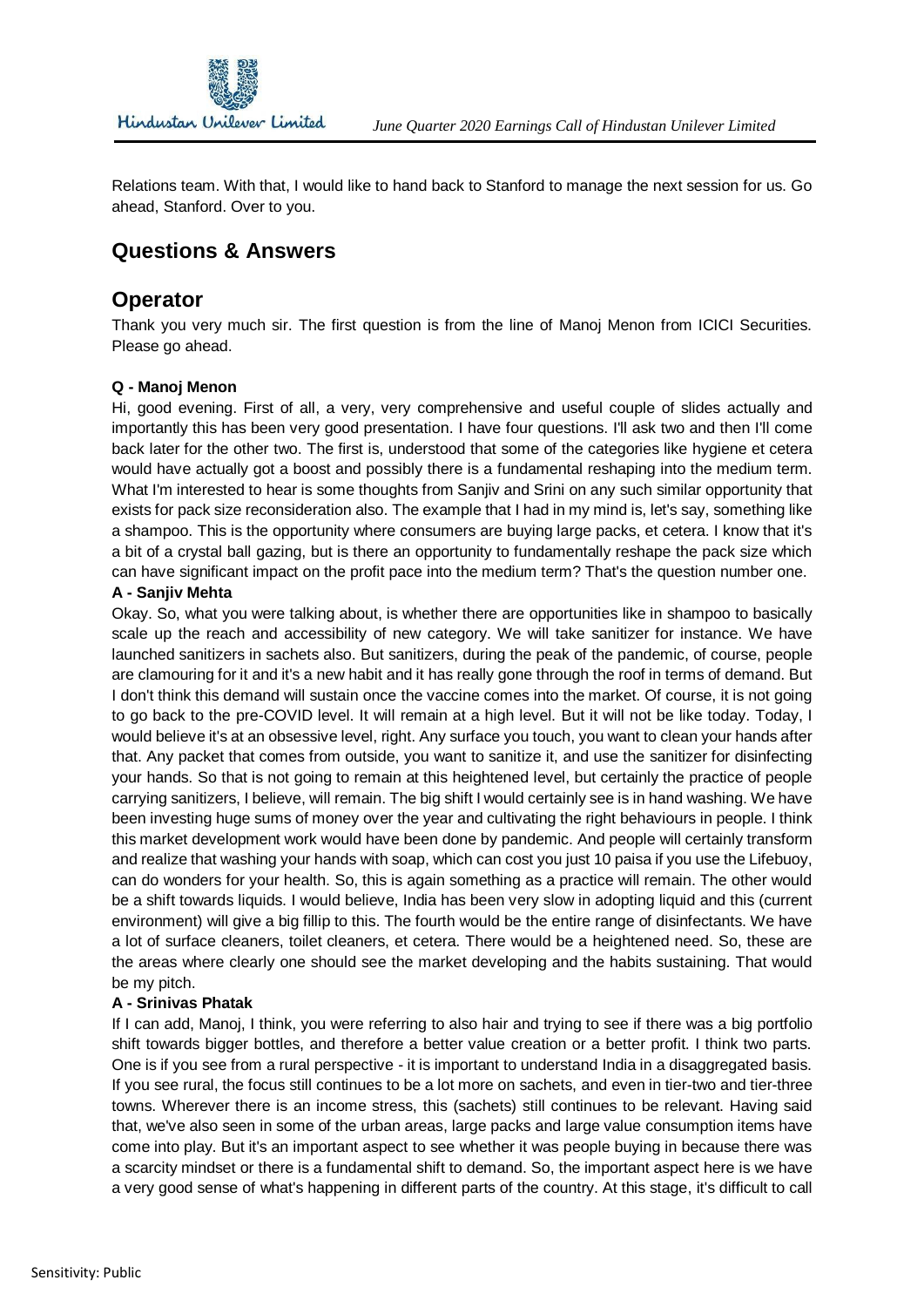whether we will see a big shift on those dynamics. I think Sanjiv explained well what is visible to us, but we'll continue to keep an eye on some of these trends and capture the value.

#### **Q - Manoj Menon**

 Got it. Got it. Thank you Sanjiv and Srini. The second question is on the GSK CH portfolio's 5% growth in the quarter. I understand that one dog doesn't really make a lion. So, it's just a very small sample size. The only context of asking this question is, so how do I think about this 5% number? Is it good, neutral, not so good, the way you're looking at actually. The reason I'm again asking is because there was a great enabling environment for this category in the last 3 months and possibly it continues as well. It is just a question of the immunity and those repositioning messaging probably happened in May and June and the adult target audience, et cetera. So, the thought process -- what I'm trying to understand is these tailwinds of the immunity plus the good-for-you proposition of the product versus Horlicks or MFD being discretionary within the staples sort of a headwind. How do we look at the next year for this?

#### **A - Sanjiv Mehta**

 That's a good question, Manoj. Our immediate task was to ensure that the baton did not fall. And from the numbers, you would realize that indeed it did not fall. The second big task for us is to grow the market. And we have started with pouch pack. We have started with innovation, and you will see more about it as we go about developing the market. I'm very optimistic that this is a category which we have acquired at absolutely the right time.

#### **Q - Manoj Menon**

Okay. Yeah. Sure.

#### **A - Sanjiv Mehta**

It would take some time -- we are able to get the benefit of distribution, et cetera.

#### **Q - Manoj Menon**

 Got it. Got it. So, this is really not an underlying sort of the situation. Okay. But just if I may push a little bit on what's your initial thoughts on this discretionary within staples construct of the business? I mean without COVID actually?

#### **A - Sanjiv Mehta**

What's the construct of the business? Yeah?

#### **Q - Manoj Menon**

 Maybe I'll ask this question tomorrow, Sanjiv, so I think you have this Horlicks GSK call tomorrow. I'll come back in the queue. So, I'll ask this tomorrow.

#### **A - Sanjiv Mehta**

Okay.

## **Operator**

Thank you. The next question is from the line of Abneesh Roy from Edelweiss. Please go ahead.

#### **Q – Abneesh Roy**

 Sir, firstly, congrats on good set of numbers in a very tough quarter. So last three-four years, you have closed the portfolio gap in a very good manner: the premium hair oil, nutrition, feminine hygiene, regional Ice cream et cetera. If you can see last four months, the two categories, which have seen one of the highest growths are Noodles and Biscuits. Your presence there is very notional either through own or through the acquisition. Now, Biscuits in Horlicks did not succeed even after multiple intervention. Similarly, with Knorr Noodles also, you have tried a lot of stuff, but in most consumers' mindset, it is not there in their consideration set. It's the top two brands only. So, what could be required here? Because we are seeing definitely -- even IT companies are saying that four-five years down the line also, most employees for them and a lot of other sectors will remain work from home. So, in that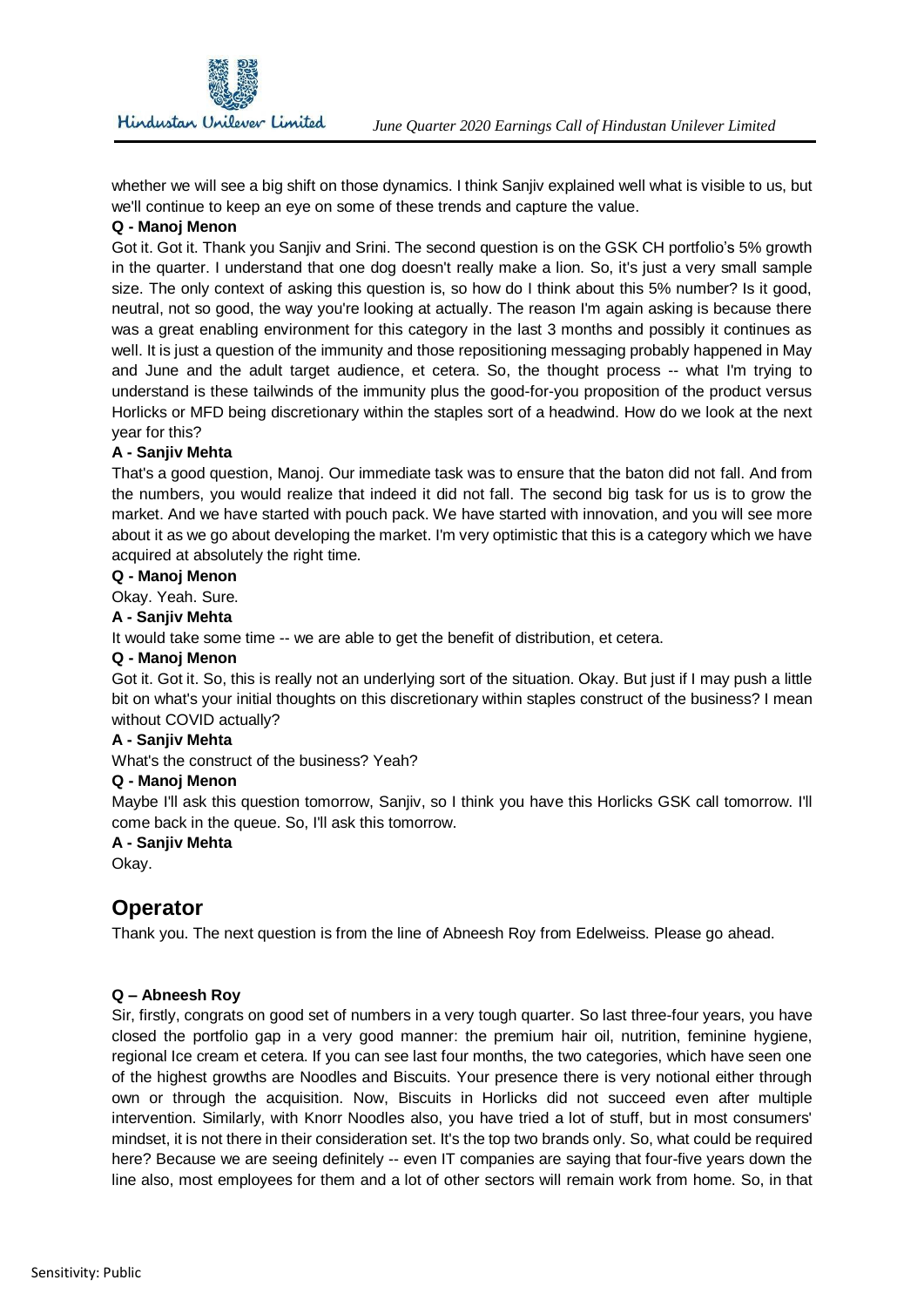context, what is the strategy, because these are very large categories. Biscuits, in fact, is the largest category. So, what would be the strategy here? It will be mainly through the inorganic only? This is possible, because you or GSK has tried earlier, but we haven't seen really any meaningful success.

#### **A - Sanjiv Mehta**

 You know, Abneesh, first is, not every company can be good at everything. We have to accept that. And Biscuits is not a category, where we have any heightened focus. And you're right that Noodles, we tried with it, but I don't think we've got accepted, you are absolutely right. I would still believe that we have a portfolio, which to a large extent, is recession resilient. And we should not get carried away by the inherent demand looking at one quarter. We have a portfolio where our tea and coffee is on a great rhythm. Our soups, our ketchup, they are on a fabulous rhythm. We have massive opportunity to grow our Horlicks business, where the penetration is just at a 25%, and then, we have the entire portfolio of cleaning, and from a hygiene perspective, whether it is in a laundry, whether it is in household cleaning, whether it is in skin cleansing, we have a good solid portfolio. So, I remain very confident that we have a portfolio which is good not only from a long-term perspective and also from medium term perspective or short term perspective, yeah? And let's not – I believe there's no person in the world who doesn't like to feel good of himself. So, let's not, in way feel that Beauty doesn't have the potential. There will be a massive bounce back in the beauty category.

#### **Q – Abneesh Roy**

 Right. Sir, one follow-up here. So, this quarter, in fact, coming back to biscuits, breads has done better than biscuits, in fact. So, have you seen in the adjacencies to bread, for example, jams and sauces, have you seen similar sharp pickup? Or is it more modest pickup similar to the overall food category?

#### **A - Sanjiv Mehta**

 Jams, ketchup, they are growing at a very robust pace. And it is quite natural, where people are cocooned in homes, these categories, with kids all locked up in home, there would be demand for these products. It is very natural that there would be a big burst of demand for these products.

#### **Q – Abneesh Roy**

 Sir, my second question is on the hygiene and sanitizers. You mentioned a good point that after vaccination, we would need to be realistic. Now, you have scaled up the capacity here by 100x. I think it will be mostly outsourcing. My question is, if you see paint companies are entering here, liquor companies are entering, every personal home care company has entered here, so even after the vaccination, this will remain a much larger category than what it was in FY '20. So how do you see the construct of the market share? Will it be similar to the deodorant wherein there's no sticky market share for any player and it will be driven by trade spends and ad spends? Or it will reflect the personal wash kind of market share? What's your perception, sir?

#### **A - Sanjiv Mehta**

 I would believe it will be more like the personal wash market, yes, where there would be some brands with credibility on hygiene, which will have a larger part of the market. And today, because of the pandemic and because of the heightened need, I think more the merrier. Let more players come in, and let them grow the market.

#### **Q – Abneesh Roy**

And sir, this 100x capacity is obviously outsourced, right? So that's not the problem?

#### **A - Sanjiv Mehta**

 No. We have -- first is there is outsourced. There is also internal. But our internal capacity is fluid. We can shift it between different liquids.

#### **Q – Abneesh Roy**

 Right. And sir one last on distributor pipeline. You mentioned in June, there has been a benefit because of that, is it possible to quantify that?

#### **A - Sanjiv Mehta**

 You remember, during the March quarter, we had said we had destocked by 6%. Yes? So, what we have destocked in the March quarter, we have up-stocked in the June quarter.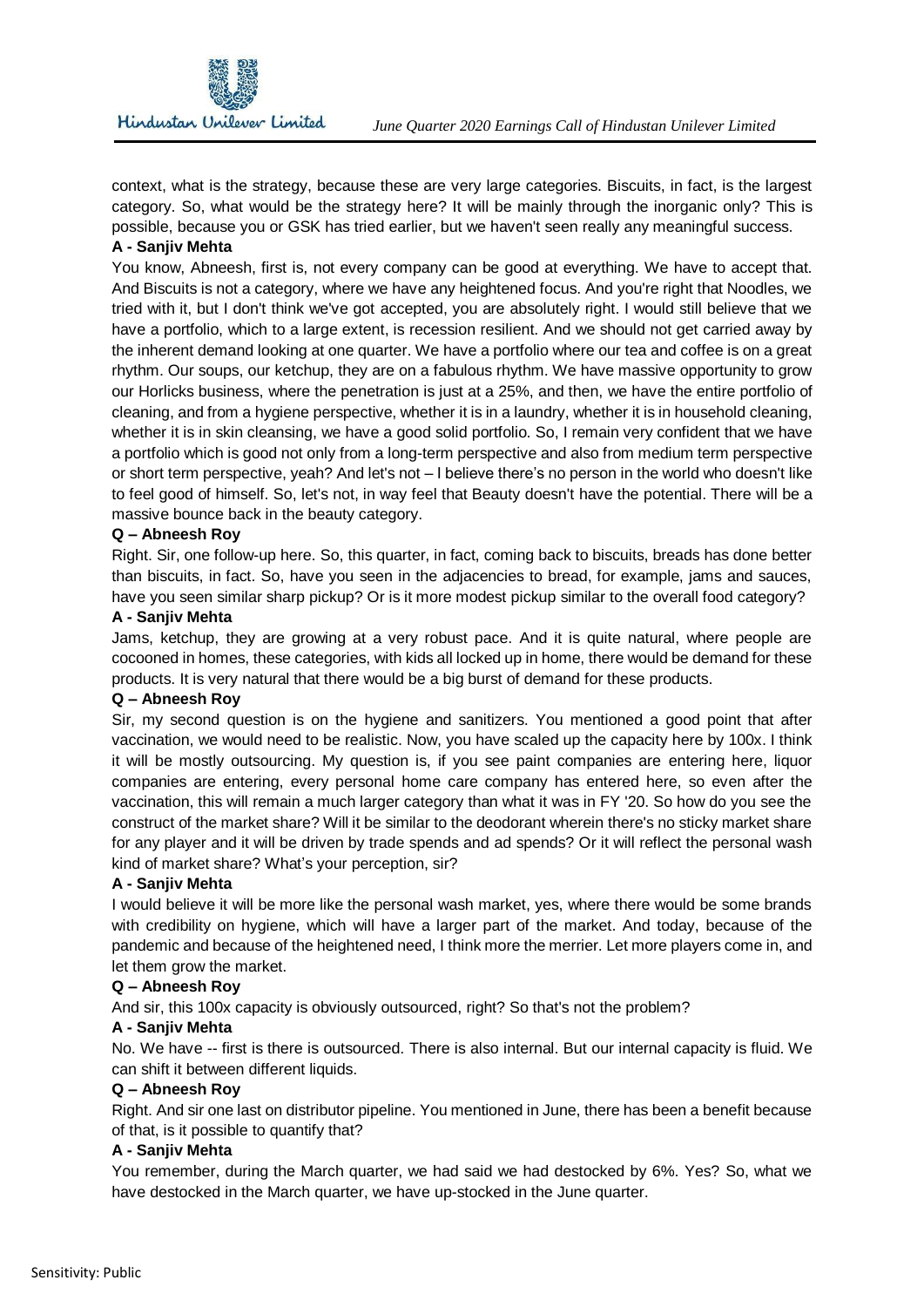

#### **Q – Abneesh Roy**

 Okay, sir. That's all from me. Thanks a lot. Thank you. One question for you, Abneesh. Why have you decided to come down in your batting order? Sir, I tried but didn't succeed. But one down also is a great batting spot. You know that? **A - Sanjiv Mehta Q – Abneesh Roy**  Yes, sir. **A - Sanjiv Mehta Q – Abneesh Roy A - Sanjiv Mehta** 

## **Operator**

Thank you. The next question is from the line of Percy Panthaki from IIFL. Please go ahead.

#### **Q – Percy Panthaki**

 Hi. Good evening, team, and congrats on a good set of numbers in the current environment. Sir, I'll just start off where Abneesh left off in terms of the pipeline restoration. So, last quarter you had mentioned that there is a total 12 percentage point swing because of pipeline, maybe 6% distributor and 6% retailers. So that 6 percentage points of distributor you are saying has been regained. Any idea on where we stand in terms of the 6 percentage points of retailer pipeline? Have we regained any part of it or not?

#### **A - Sanjiv Mehta**

 Yes. If you remember, what we had said is, there is about a 12%, out of which 6% is the impact of distributor. The balance 6% we had said that some is trade stock, and some is underlying demand, which would have come off because of the shutdowns that have happened. Yes? So, you can safely assume that the estimate would be about 3%, 4% would be the trade stock. Trade stocks, it is very difficult to gauge at this stage because we are not getting Nielsen data. And a lot of stores remained closed during this period. Yes? Even towards the end of June, about 20% of the outlets, which we were serving were closed. So, I think you will have to wait for some more time to see whether the trade pipeline has completely filled up.

#### **Q – Percy Panthaki**

Right.

#### **A – Srinivas Phatak**

 And the other aspect to add, Percy, is, let's say, even in the quarter in certain categories such as ice creams in out-of-home consumption, it will be fair to assume that, that's not going to come back because summer was a big season from an ice creams perspective or, let's say, some of the food solutions, which was supplying to restaurants. So, some of those elements, we have definitely lost. And therefore, it will take us a bit more time to get a good handle on the total picture.

#### **Q – Percy Panthaki**

 Sure. And Srini, did you mention during your initial comments that the June sales growth is somewhere in the region of mid-single digit?

#### **A – Srinivas Phatak**

Yes, I did that.

#### **Q – Percy Panthaki**

 Okay. So, would it be fair to sort of assume that after accounting for the pipeline refill, the sort of secondary sales growth is approximately flat in the month of June?

#### **A – Srinivas Phatak**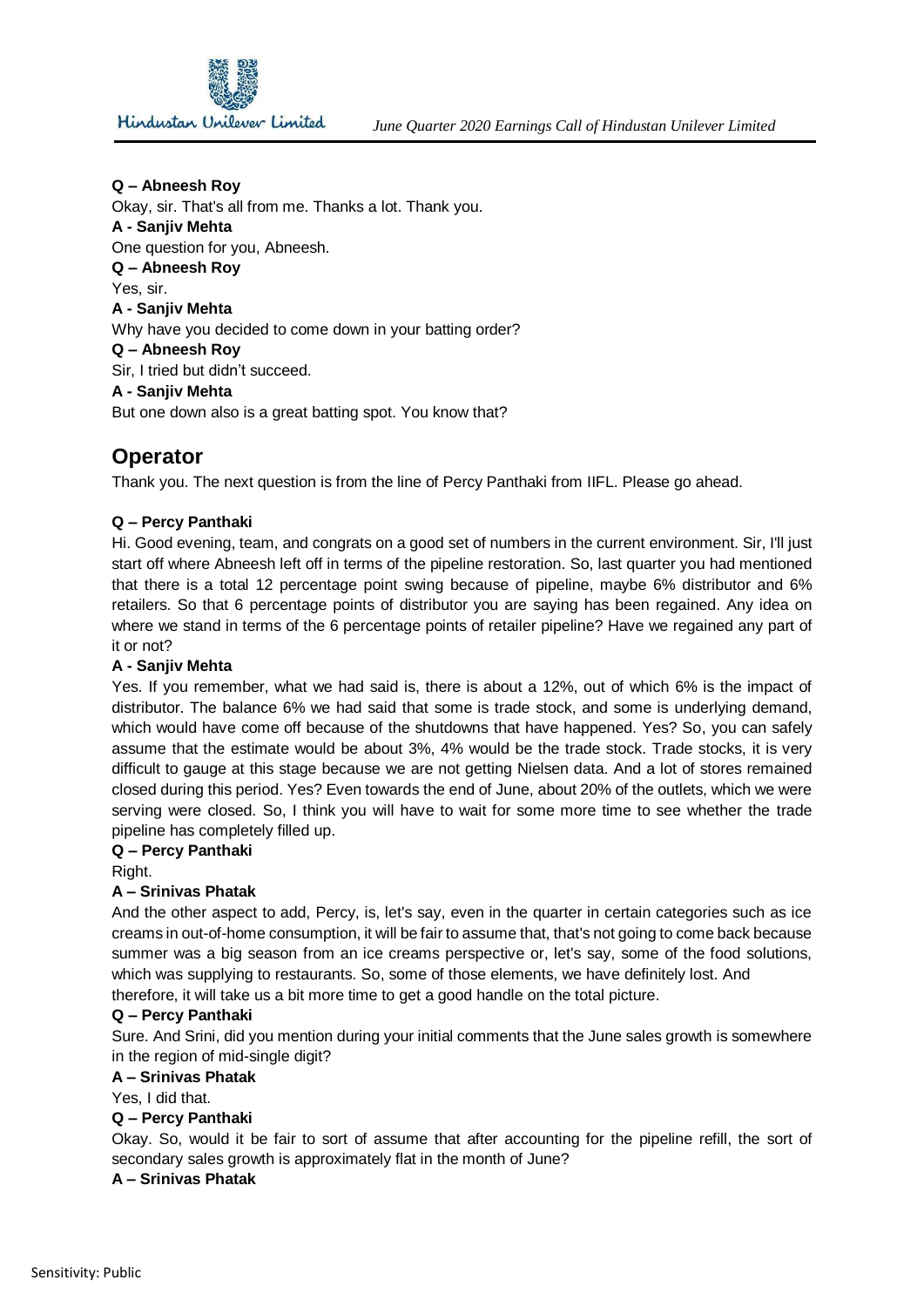Don't have that number straight away. But definitely, if I see from a quarter perspective secondaries are lagging the primaries. And that's only natural, because first you just get the distributor pipeline going. And then in due course you will start to see the secondaries.

#### **Q – Percy Panthaki**

 Sure. Sir, second question is on gross margins. You did allude to it in your opening comments. So I'll not go into too much details on the moving parts. But as you said, it's a 230bps contraction. And if I include the GSK mix effect, it would be somewhere in the region of 350 to 400 bps on an organic basis. So just wanted to understand, one, is there any COVID-related costs in these, which would go away as the COVID impact fades? And secondly, if there is no COVID-related costs in this line item, then out of such a big swing of 350 to 400 bps Y-o-Y, how much do you think is a very short-term thing? And how much do you think can really continue for a few quarters more?

#### **A – Srinivas Phatak**

 So, let me split that up. There are definitely COVID related on costs. As there are COVID related on costs both in the materials line, for sure, there are also COVID related costs in our conversion costs. And there are also COVID-related costs in some of the other expenses, just given the nature of what's happening. Some of that, we hope to take it out because supply resilience has come back, but some of it is also something which is likely to continue on an ongoing basis. Because the overall management of safety, PPE equipment, taking care of your outer core are inherently higher. I think the other important aspect is that we also had a big negative mix in the quarter. We had a negative mix because of the BPC part of the business, let's say, the skin and some of the others having muted or negative growths. Given that we operated with a very tight SKU mix, which also meant that it was attuned to what the consumers were buying. So, we found adverse mix there. So, I think it's difficult at this stage to put a pen on all of them. But going forward, we definitely expect some of the mix to improve, for sure. Some of the COVID on-cost, we hope, will not be at the same intensity, but we'll have to see how the lockdowns will happen. And this is something we just need to be watchful, Percy, that in the next couple of quarters, we'll have to be very dynamic with all of these things. And that's what we will do. I think important to get that volume growth construct going well. And if you get that going, margin restoration is not going to be difficult. But again, having said that, we also start from very, very healthy margins. While we'll all get to a lot of these bps calculations Y-o-Y, even if you look at on a sequential basis and if you look at each of our divisions, I think, the margins are very, very healthy.

#### **Q – Percy Panthaki**

 Sure. And last question, if I may, the core hygiene categories, that is the hand wash and hand sanitizer, and maybe include Domex brand also, just these three. I mean some companies have been sort of saying that these core hygiene categories on our low base have grown like 3x or 4x also. So, what is your experience? Could you give some kind of ballpark idea what percentage sales contribution do they have this quarter? And what was it in the base quarter 12 months ago?

#### **A – Srinivas Phatak**

 So, Percy, I don't think at this stage we are splitting all of this at that level. It suffices to say, for example, hand wash, hand sanitizer, Cif or Domex or Vim for that matter, have all actually registered very good growth. And I think the potential is immense. One is what has happened in the quarter, where you're also reacting in some cases to demand where you're leading demand in some cases. But there is a bigger picture which we will start to see in September quarter and December quarter because some of these are going to be sustainable over the next 6 to 9 months before there is a structural solution or a cure to the pandemic.

#### **Q – Percy Panthaki**

Right, sir. That's all from me. Thanks, and all the best.

## **Operator**

Thank you. The next question is from the line of Vivek Maheshwari from Jefferies. Please go ahead.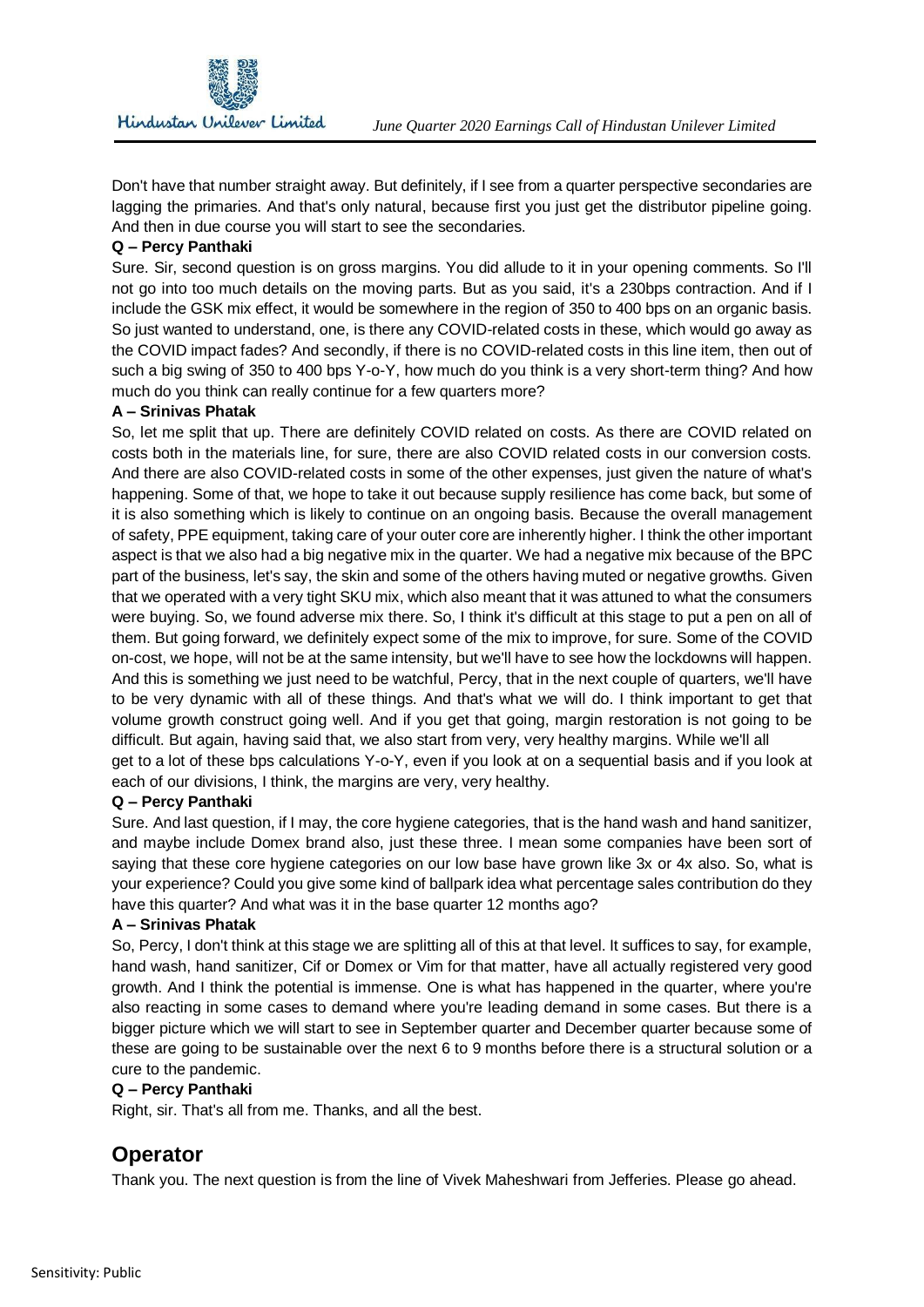

#### **Q - Vivek Maheshwari**

Hi. Good evening, everyone.

#### **A – Sanjiv Mehta**

Hi, Vivek.

#### **Q - Vivek Maheshwari**

 My first question is last quarter, there was quite a bit of debate about -- I know these are still early days, but to the extent you have intelligence on organized versus unorganized and some reports talking about unorganized being more agile and gaining share, whereas your point was that it's ultimately the organized guys who will benefit and brands will be favoured. Any update since the last time that we spoke on this issue?

#### **A – Sanjiv Mehta**

 Yes. As you know, Vivek, what Srini indicated, that we are gaining share in over 80% of our turnover. And in many of this, they are very handsome share. So, I wouldn't be worried about it. I think the important bit is it's not about organized and unorganized. There are 2 things which stand out. One is which is a company that's agile and can manoeuvre or manage the disturbances or handicaps that come on the way. And the second, it is very clear that during these times, people do gravitate towards trusted brand. That would be my text to you.

#### **Q - Vivek Maheshwari**

 Sure, sure. And second, I know there is a GSK call planned tomorrow, but this 5% growth what you mentioned -- is it possible just to, given that you know April must have been a tough one, comment on the exit rate in the month of June?

#### **A – Srinivas Phatak**

 June has also actually started to pick up in the same context. I think the degrees will vary. But if we compare from an April, May and June point of view, we have seen an improved trajectory but again, Vivek, it's important not to, as I have said that, we shouldn't take June and start extrapolating because this is a fairly uncertain environment and a fairly volatile environment given the supply chain constraints that we are having. Having said that, the momentum has been positive as the months have progressed, and that will remain our objective to see how do we continue to have that going.

#### **Q - Vivek Maheshwari**

 Sure. Okay and Srini one another thing, the others, just a bookkeeping one, others in segmental this INR49 crores EBIT, what does that number represent?

#### **A – Srinivas Phatak**

Amit, can you just clarify that, please, if you can?

#### **A – Amit Sood**

You wanted to understand what is the other segment, right, Vivek?

#### **Q - Vivek Maheshwari**

 Right, I mean from a run rate of let's say plus, minus INR2 crores, that number has jumped up to INR50 crores. So, is it GSK, BAI or can you just clarify what is the quantum?

#### **A – Amit Sood**

 Sure. Sure. So first of all, what comprises of the other segment, that is important to understand. Then obviously, EBIT is a follow-through of that. So traditionally, our exports business is whatever we sell related to exports is housed there. Now in addition to that, we are also exporting the GSK portfolio, right? So, we'll sell it to our subsidiary and then that exports it out. So that is one business which is housed there. And also, the GSK OTC OH business is housed there. So, these are the three primary things, which comprises of the other segment. And hence, the margins to these three businesses are reflected in the EBIT margins of others.

#### **Q - Vivek Maheshwari**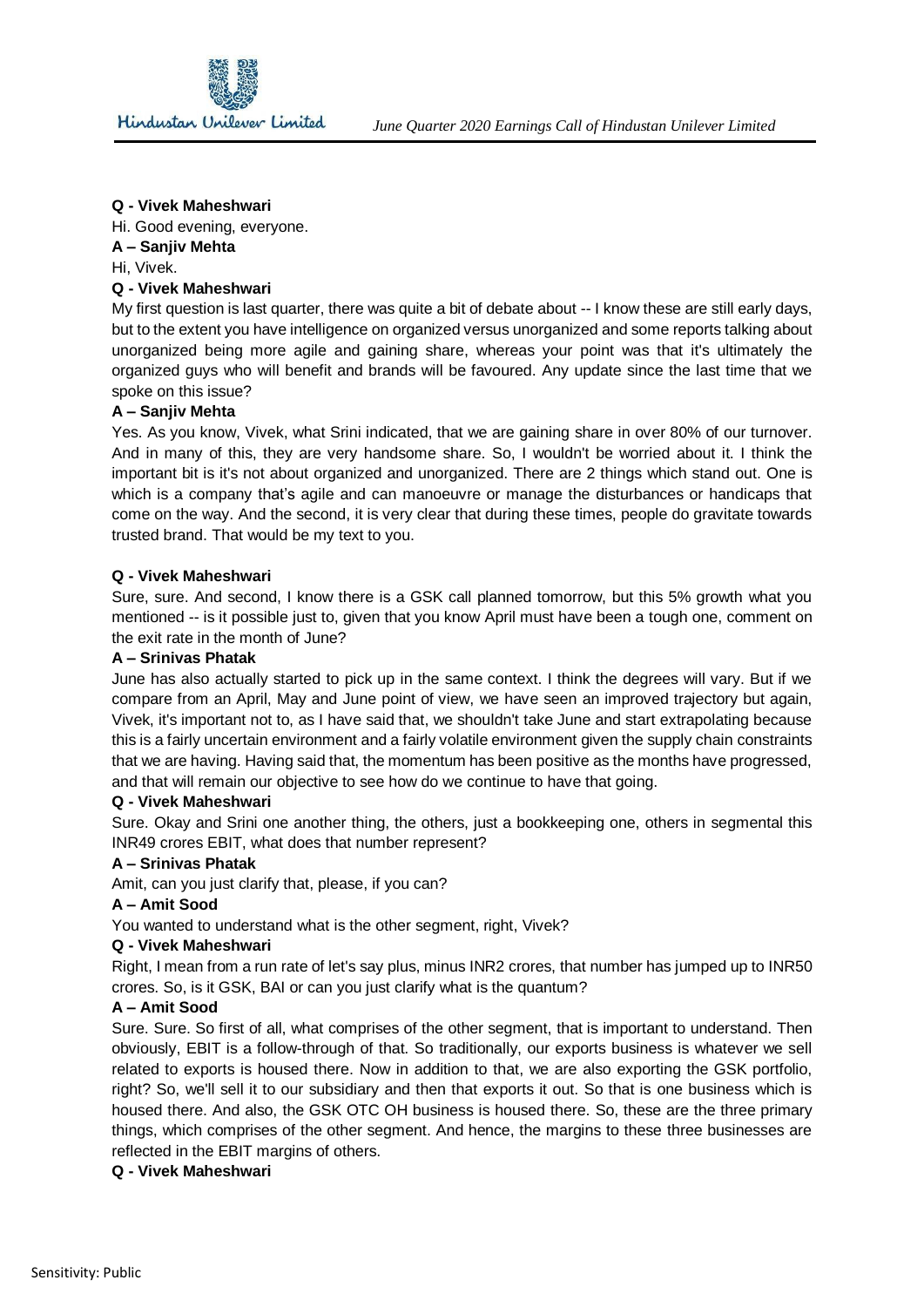

 Got it. That is useful. And lastly, Sanjiv, is it possible if you can give your views about Glow and Lovely and the fact that can this create a bit of a disturbance in the transitioning phase?

#### **A – Sanjiv Mehta**

 Yes. I'm glad, Vivek, you raised that. Why I'll say I'm very confident about Glow & Lovely is, First important bit is that this is a work which has been on for the last few years. I'll recap a bit of the history. The second is, we first started with the communication. Then after a lot of research, we went in for a major relaunch last year when we changed the proposition and went away from fairness to HD glow. And since the relaunch, our penetration and market share have been unprecedented, which gave us immense confidence that the last lap was the move towards changing the name. So, I am very confident that Glow & Lovely will not only take with it the franchise and the consumer base of Fair & Lovely but it will also add consumers who are not with Fair & Lovely. That's my very clear feeling based on the work that has been done, the results that we have achieved and the plans that we have put together. But it's a big relaunch and let's see the results. I'm very confident.

#### **Q - Vivek Maheshwari**

 Right, right. Thank you. And wishing you and the team, all the very best. **A – Sanjiv Mehta**  Thank you.

## **Operator**

Thank you. The next question is from the line of Arnab Mitra from Credit Suisse. Please go ahead.

#### **Q - Arnab Mitra**

 Hi, good evening. Given the big income effect on consumers, and now it's been three-four months into the situation, are you seeing the lower or the mass end of the portfolio for you in many categories, either growing faster than the overall category or the gap between that growth and the premium growth narrowing? And is it like a broad-based trend or is it specific to certain categories, if you could throw a bit of light on that?

#### **A – Sanjiv Mehta**

 I'll give you some structural answer because as yet, we don't have all the information. First is, yes, the frequency of purchase has gone up. So, there are more trips to the grocers now. Second is, we are seeing many consumers gravitate towards low price point packs. That's also a very clear phenomenon. Is it from a perspective of moving to lower price brand, that is yet to become completely discerning. In some pockets, we see it, but it's not a very big trend as yet. That is at this stage, but if the economy continues at this pace and if it doesn't pick up, then it could become more discernible. And from our perspective, Arnab, the critical bit is that in most of the categories, we have the brand or the portfolio straddling the price benefits for consumers. So, if there is a move, then we have a brand like whether you look at laundry, whether you look at skin cleansing, whether you look at hair, whether you look at tea, we have the brand, which can cater to the consumers. So, we have to be a bit more watchful to see how trends shape up. But we are keeping a very close watch on it.

#### **Q - Arnab Mitra**

 Sure. Thanks. That's helpful. And the second question was - Srini specifically mentioned three commodities: SMP, tea and veg oils, where you've had inflation. So, my question was that are the trends currently improving in terms of the commodity costs going down or up? And secondly, any thoughts on pricing in some of these categories in the current macro environment?

#### **A – Sanjiv Mehta**

 Srini would you (take this question)? **A – Srinivas Phatak**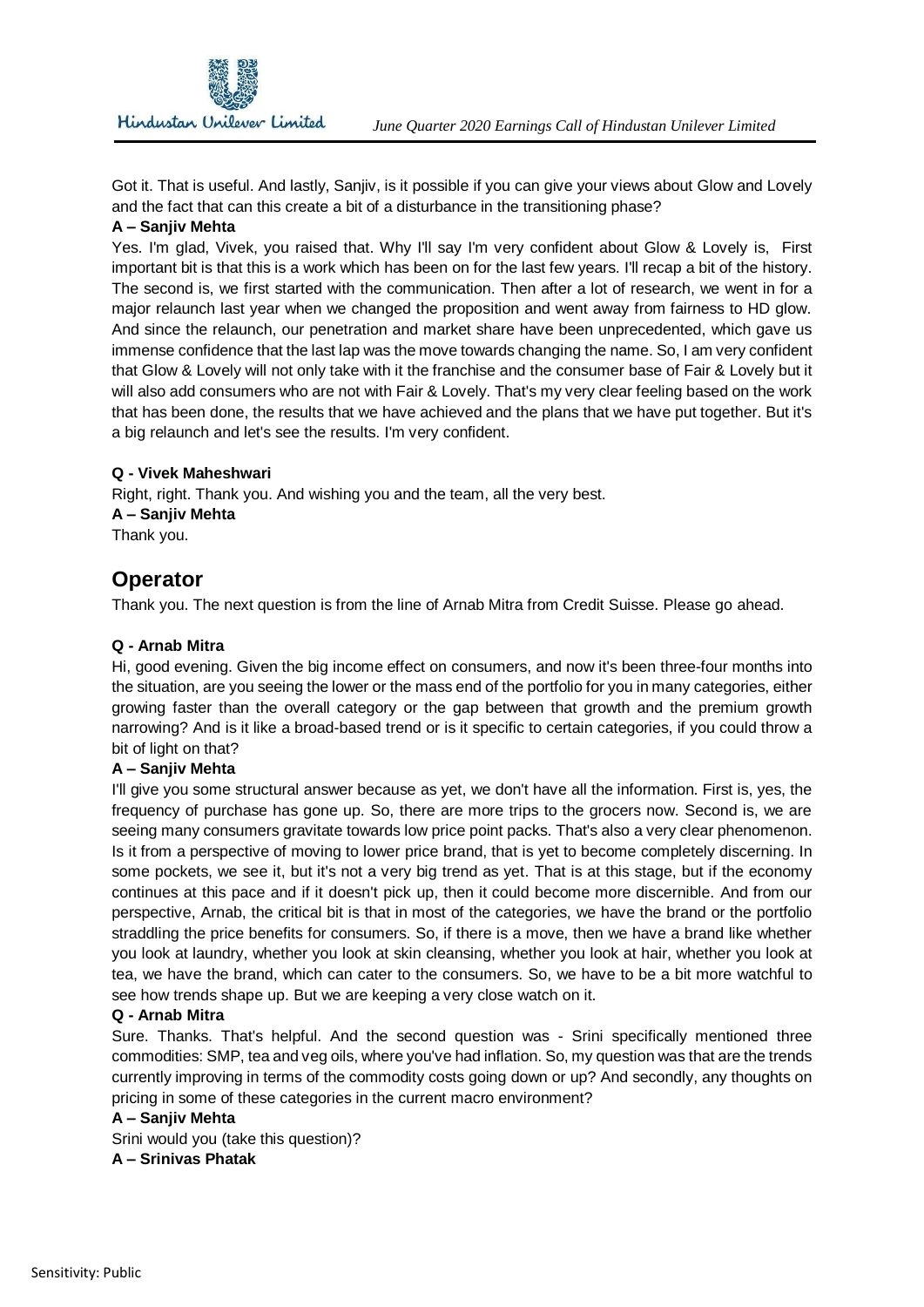

 Yes, I'll do that, Sanjiv. Look at different commodities and the picture varies, Arnab. Clearly, when you see tea, it is a new crop coming through. Given that there was scarcity in the month of early season, we have seen significant inflation come through in tea and now it is broad-based, not only from the premium point of view. So, that's something which is playing out. Second, if you see SMP, clearly, going forward, we have seen a lot of softening in the prices of SMP, given where they were earlier and sometime back. So, that augurs well from category point of view. If you look at veg oils, and again, it's year-on-year. We had seen a big dip last year and subsequently we had seen increases. So, to that extent, we have seen an increase in veg oils and the trend is slightly upwards as we speak. But again, this is a situation which continues to be a bit dynamic given some of the international developments and the read on demand and supply.

 Specifically, in your question with regard to pricing and how we are approaching this, in tea, we are taking some judicious price increases in parts of our portfolio. Some of it has already landed and some of it will land in due course because the quantum of inflation is a lot. And also, we'll do it in parts of the portfolio where it makes sense. When we look at from a home care or a laundry point of view, while crude has picked up on a Y-o-Y basis, it is much lower. And there, we are looking to pass some benefits to the consumers by reducing prices, and parts of it will now start to land. So that's the case of where we are looking at price reductions.

#### **Q - Arnab Mitra**

 Sure. That's very clear. And just one last question, if I may, which is on the soap portfolio. So, this is one category where you had been losing market share, relatively doing worse than the industry in the last couple of years. Now have you seen, while your growths are very good, any sense on how you have been able to turn the needle on market share significantly given that Lifebuoy is one of the few germ protection equity brands, and any sense on market share movement in that category?

#### **A – Sanjiv Mehta**

 We have stopped the losses and are now gaining volume shares in the entire skin cleansing portfolio, soaps as well as liquid. And I do hope, Arnab, you also use Lifebuoy.

#### **Q - Arnab Mitra**

Yeah. Absolutely. Thanks so much. All the best.

#### **A – Sanjiv Mehta**

Thank you.

## **Operator**

Thank you. The next question is from the line of Latika Chopra from JP Morgan. Please go ahead.

#### **Q - Latika Chopra**

 Hi, good to see our resilient performance in the current macro. Just one bit from my side. You did mention that you saw rural growing slightly better than urban. But given the localized lockdowns that you're seeing now, do you see that it could challenge, or this could put at risk the more resilient, small town rural performance? And the second part is, on distribution channel. As you exited June, it seemed that in skin care, you mentioned, you've started to see green shoots emerging. How have the channel behaviour on modern trade and e-commerce panned out for you?

#### **A – Sanjiv Mehta**

 Yes. Okay. First, hi, Latika. Good to have you on the call. The rural and the small town, to a large extent, depend on whether the infection spreads. At first, the focus in the initial period has been on some of the big cities like Mumbai, Delhi and Ahmedabad, Pune, where the infection rates were very high. As you see, settling it down over here, now they're spereadinging to Tier 2, Tier 3 towns. So, what you ask would really depend on whether we can contain the infection rate, or it does spread. And difficult to visualize what would be, to what extent and for what period would there be vertical lockdowns? Yes, I hope not, because it would be sad when you're seeing some rural pickup that we should not further see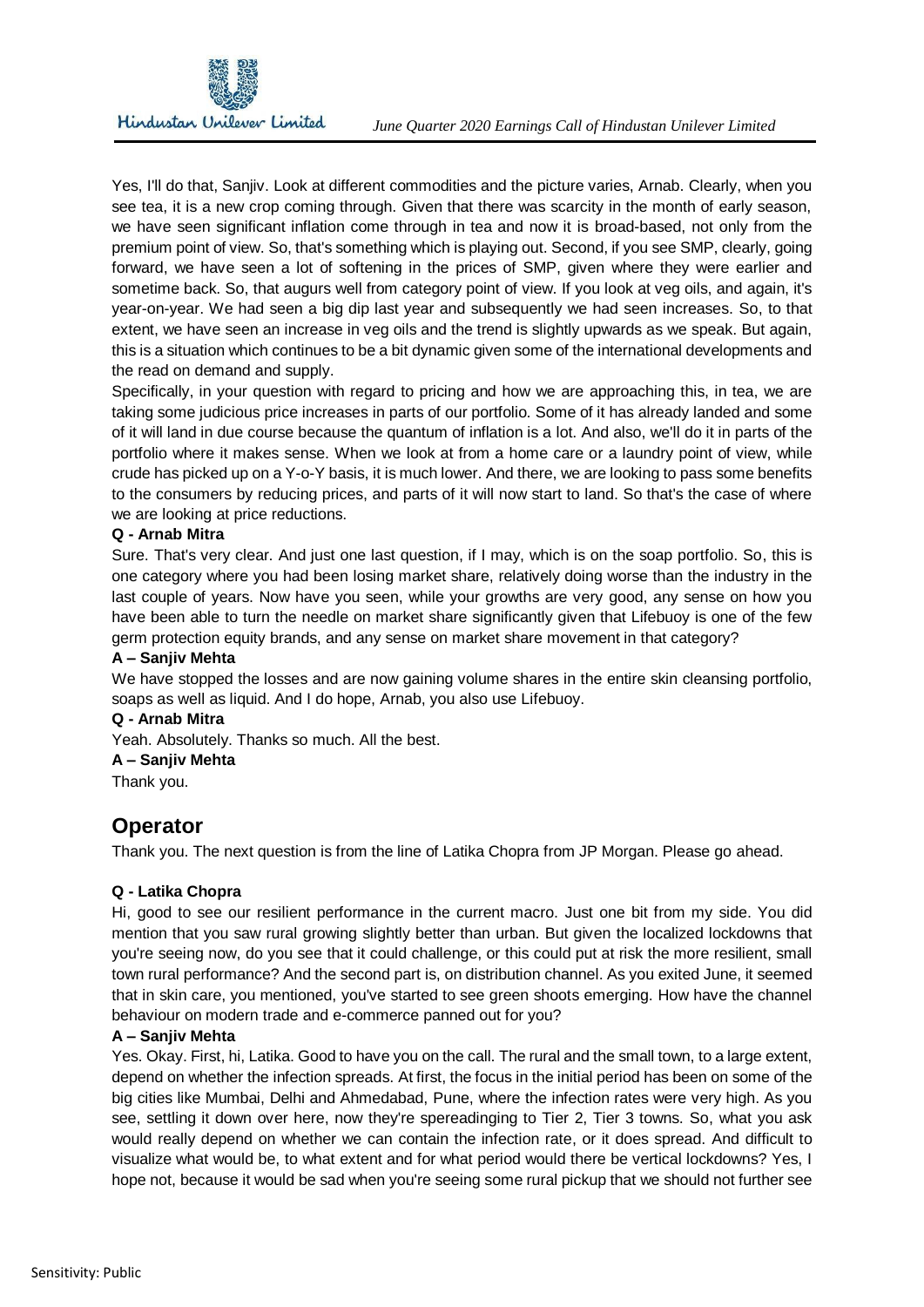

 constriction of the economy because of physical lockdowns. I hope not, but we'll have to wait and see. And your second question, Latika, please, if you could again just repeat it?

#### **A – Srinivas Phatak**

The channels construct, Sanjiv...

#### **A – Sanjiv Mehta**

On the channels construct.

#### **A – Srinivas Phatak**

Yes, and how are we seeing modern trade, e-commerce?

#### **A – Sanjiv Mehta**

 Yes. There are two channels which have stood out during this period. One is e-commerce, albeit on a small base. The second is the humble grocer. These two have done very well. Humble grocer for the proximity and e-commerce for the reasons we all know. And modern trade has suffered because the stores were shut. While they have tried to move towards omnichannel, they've not been able to pick up to the same extent as the stores that were closed out. And so, for us, the biggest impact of the modern trade stores not opening has been less in skin care, but more on categories like Color cosmetics where large quantum of sales used to go through beauty stores and through modern trade stores where we had beauty counters.

 All right. Thank you, Sanjiv. **Q - Latika Chopra A – Sanjiv Mehta**  You're welcome.

## **Operator**

Thank you. The next question is from the line of Tejas Shah from Spark Capital. Please go ahead.

#### **Q – Tejas Shah**

 Hi, thanks for the opportunity. Sanjiv, in FY'20, you were the first to call out deceleration in rural demand. But in recent months, the noise of rural revival is getting much more secular and way across sectors now. So just wanted to hear your current read on the rural demand and is it sustainable in your opinion?

#### **A – Sanjiv Mehta**

 Yes. So, thanks for that question. Until the crisis hit us, till say, February, we were still seeing rural being soft. The rural had picked up. And it is only in recent times - after the crisis - that we have seen that a lot of noise, and we must accept that the noise has been because, one, the harvest has been good. So, you're clearly seeing an uptick in sales of categories like tractors and mobiles. And the second is government's proactive intervention. Yes. We were, in fact, clamouring that the MGNREGA rates and the MGNREGA outlay should have gone up in the last budget. But nevertheless, they have gone up, which is absolutely right. The direct transfer also during this period has been right. So, in the last Q&A like I said, we have seen that the growth rate of rural has been not less than the urban growth rate. But when you also look at it from another lens, that urban has been impacted much more by the physical lockdowns and the closure of modern trade stores and the economic activity in urban area completely hampered because of people staying at home and small and medium stores, self-employed people, their earnings have been impacted. So, I would not say with certainty that the rural economy has picked up on a sustained fashion and is on a path to recovery. I would say there are clear green shoots but let us wait for a couple of more quarters to see whether the trend becomes more discerning.

#### **Q – Tejas Shah**

 Sure. So just a follow-up on that, so last analyst presentation you had shared this data that we are 1.3 times over indexed in premium portfolio versus rest of the market. So, is it that we will be the last or one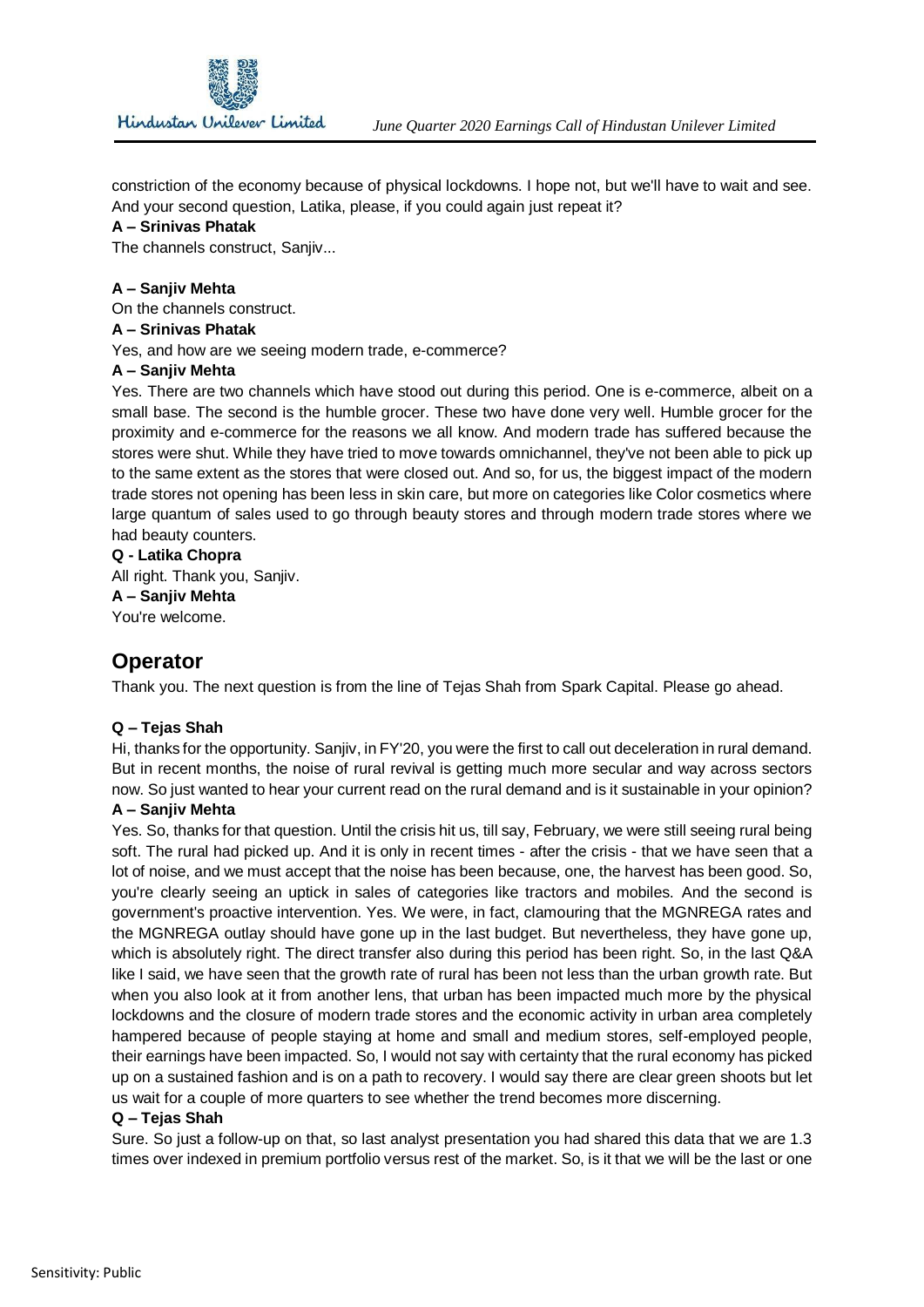of the, I would say, later people to experience that revival in rural because of much more premium end of the portfolio exposure that we have?

#### **A – Sanjiv Mehta**

 No. It is this way. I'm glad. Again, it's a very good question. You have to accept that in India is not one India. You have about 10% of the household whose purchasing power would be comparable to the developed world. And for them, the premium that we talk about is not prestige premium. It's just a relative premium. And they would never give up the higher order benefits coming from slightly more expensive brands because of the value that we create. So, they won't be impacted. And then what we have done is that for people who cannot afford, we have also made our premium brands accessible to them through lower price point packs. Yes. So that's the story.

 But if times become tough, then you would like to even ration your outlay and even in these products, people may go in for a lower unit price packs, but which will give you more ml or more gram. So that could happen, but we have a portfolio which will cater to it. And also, we must remember, for instance, that the bottle consumers are very different from sachet consumer. If you're used to using a bottle of shampoo, you will not very easily move towards sachet. You will stay with bottle. So that is the reason we always say that the FMCG categories in which we operate are recession resistant. They're not recession proof, but they are definitely resistant.

#### **Q – Tejas Shah**

 Sure. And last question, Sanjiv, this calendar year has been very remarkable on other account also that the first half itself, we are seeing many deep-pocketed global and even national brands are trying to disturb the GT channel or rather reinvent the GT channel by owing kiranas to dial up on digital network. Now amidst this change, where do we see our edge considering that we have brands also and we have our own digital distribution ambitions as well. So where do we position ourselves in this?

#### **A – Sanjiv Mehta**

 First is, I firmly believe that bringing in technology and the science of retailing is the right thing for the country and for the channel. We want the GT channel to survive and thrive because 100 million lives, they get dinner on the table because of this channel. So it's very important for us. Now our strength is because we are the trustworthy partners of this channel over decades and we have great relationship, and we are also bringing in technology to them, while I've spoken about Shikhar, even the back end, we are completely, in many cases, reinventing the business model so that we can serve them with speed. And then we have also brought in initiatives like MyKirana, which will give them the benefit of e- commerce without significantly changing the business model, yes. So we are extremely happy with technology being brought in. We will partner with companies so that it will help the grocery channel to survive and thrive.

#### **Q – Tejas Shah**

Thanks. That's all from my side.

## **Operator**

Thank you. The next question is from the line of Shirish Pardeshi from Centrum. Please go ahead.

#### **Q - Shirish Pardeshi**

 Congratulations for a good set of numbers. My two questions here. One is on the category growth. If I say and if I understand correctly, you said on the core portfolio, excluding GSK, revenue decline was 7% and volume decline was 8%. So, would you be able to give what would be the volume number including GSK?

#### **A – Sanjiv Mehta**

 Srini, do you want to build on that? **A – Srinivas Phatak**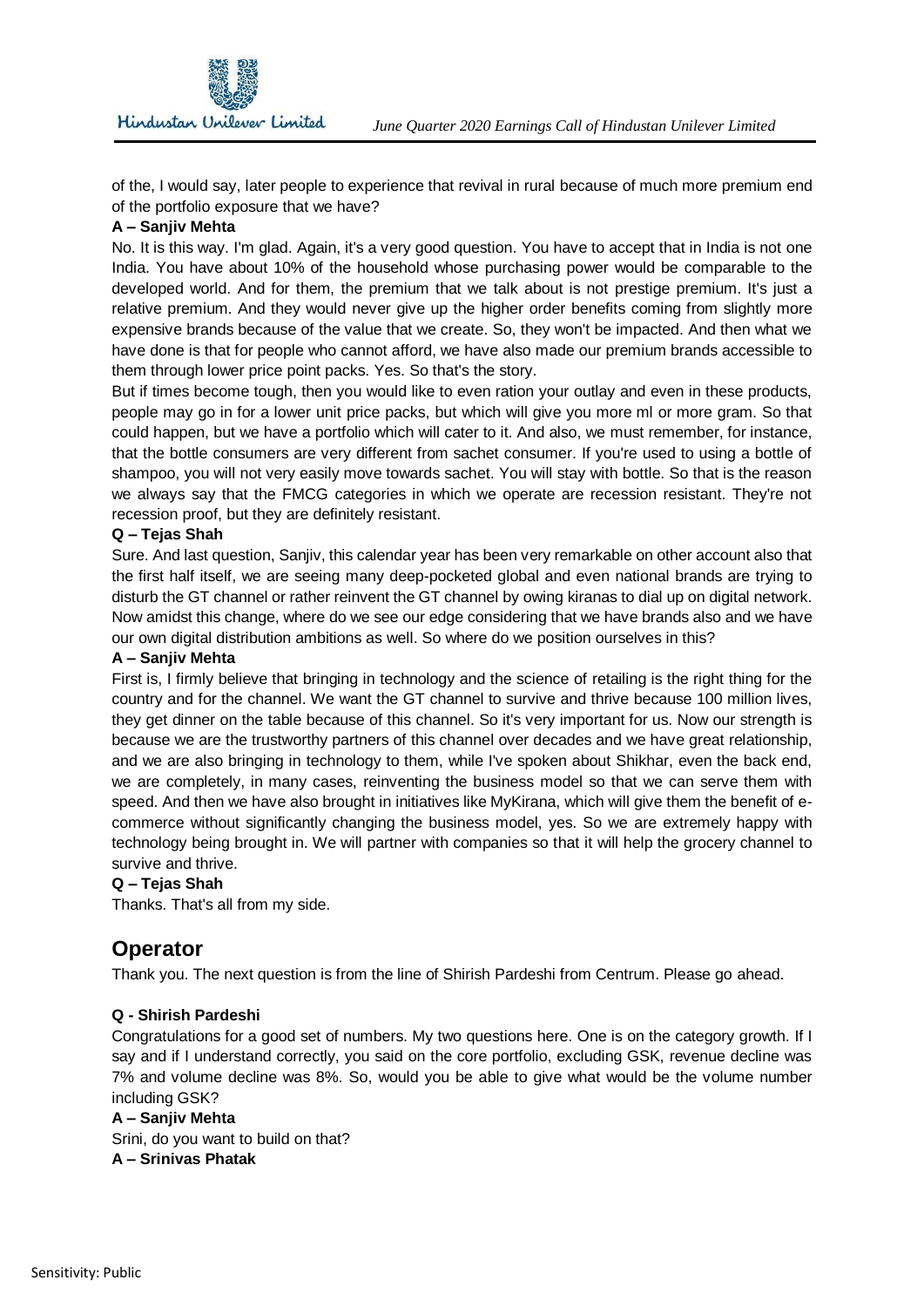

 Yes. Yes, so, look, we've said, the point in GSK is there is no base comparator because the whole business comes into effect from 1st of April. And therefore, the 5% growth that we have given you, in a manner, has got a combination of volume and price. So, it's a positive on both. So, the picture gets a little better. But at an aggregate, if you see, the GSK portfolio is less than 10% of the totality. If we want to do on a comparable basis, the picture may not be very, very different.

#### **Q - Shirish Pardeshi**

 So, what I was trying to understand, if we have three segments, that 8% decline, which segment has shown the sharpest? I mean I would assume Beauty and Personal Care would be there, but if you can...

#### **A – Srinivas Phatak**

 It is quite natural. And I think the Beauty & Personal Care indeed is a big component. Within that, you will have skin coming as a clear component because we also talked about how we couldn't supply in the initial parts and it started only later on. We talked about ice creams and if you looked at some of the drops that we've had in ice creams and what we called in the discretionary, 5% of the (out-of-home) business went down by about 69% and 15% of the (discretionary) business went down by about 45%. So, there are large components sitting there as well. And remember, we keep talking about UVG. It's not absolute volumes. So, it's a combination of volume and mix. So, both of them come into play to have an impact.

#### **Q - Shirish Pardeshi**

 I do understand. And my last question, on the new product launches, somewhere I gathered we have significantly launched about 40-50 new products. So, if you can elaborate what kind of segmental opportunity in health and hygiene? Or what are the categories we are now trying to get into in the market? And if you can say what is the new product contribution in the quarter?

#### **A – Sanjiv Mehta**

 You know, first, I just want to clarify to you so that we get a bit of perspective of the business. Srini also alluded to that 80% of the portfolio was growing at 6% and that is the bigger impact. So, don't look at it from a lens of division, look at it from the three buckets that we spoke about. The first is the categories, which will still remain relevant during this time. Then, on the other extreme, there is 5% which are mainly out-of-home, where it is not that ice cream has not become relevant, but people don't have access because they don't go out. Similarly, UFS because the restaurants are closed. And then there are the categories which are a bit more discretionary in nature and which were impacted by supply. So, look at it with that lens. It will give you a better picture rather than looking at it from a division lens for this purpose.

#### **Q - Shirish Pardeshi**

I got it. Thanks, Sanjiv. My question was on the new products. What we are now...

#### **A – Sanjiv Mehta**

 New products. It's still too early to give you what is the impact it will have. But where our main focus has been, like we said, on nutrition, we went in with new packs, we went in with added zinc formulation. Similarly, we are looking at Domex and we have marketed a spray which can kill the virus within 60 seconds. Then we have gone in with Lifebuoy on the detergent side. Then we have just launched Vim bar with bacteria kill properties. So, our entire focus has been, in the initial space, all those products that we have launched. A lot of sanitizers, Lifebuoy spray, sanitizers in different formats for institutions, right up to the sachets. So, when we talked about the 50 products, there were brands, variants and pack size combination. And the real benefit of these would be seen as we go along, because many of them were launched during the latter part of the quarter. In the first month in April, we were battling to restart the operations while innovation teams were working on it, but most of them were brought in towards the latter half of June.

#### **Q - Shirish Pardeshi**

Okay. All right. Thank you and all the best.

#### **A – Sanjiv Mehta**

Thank you.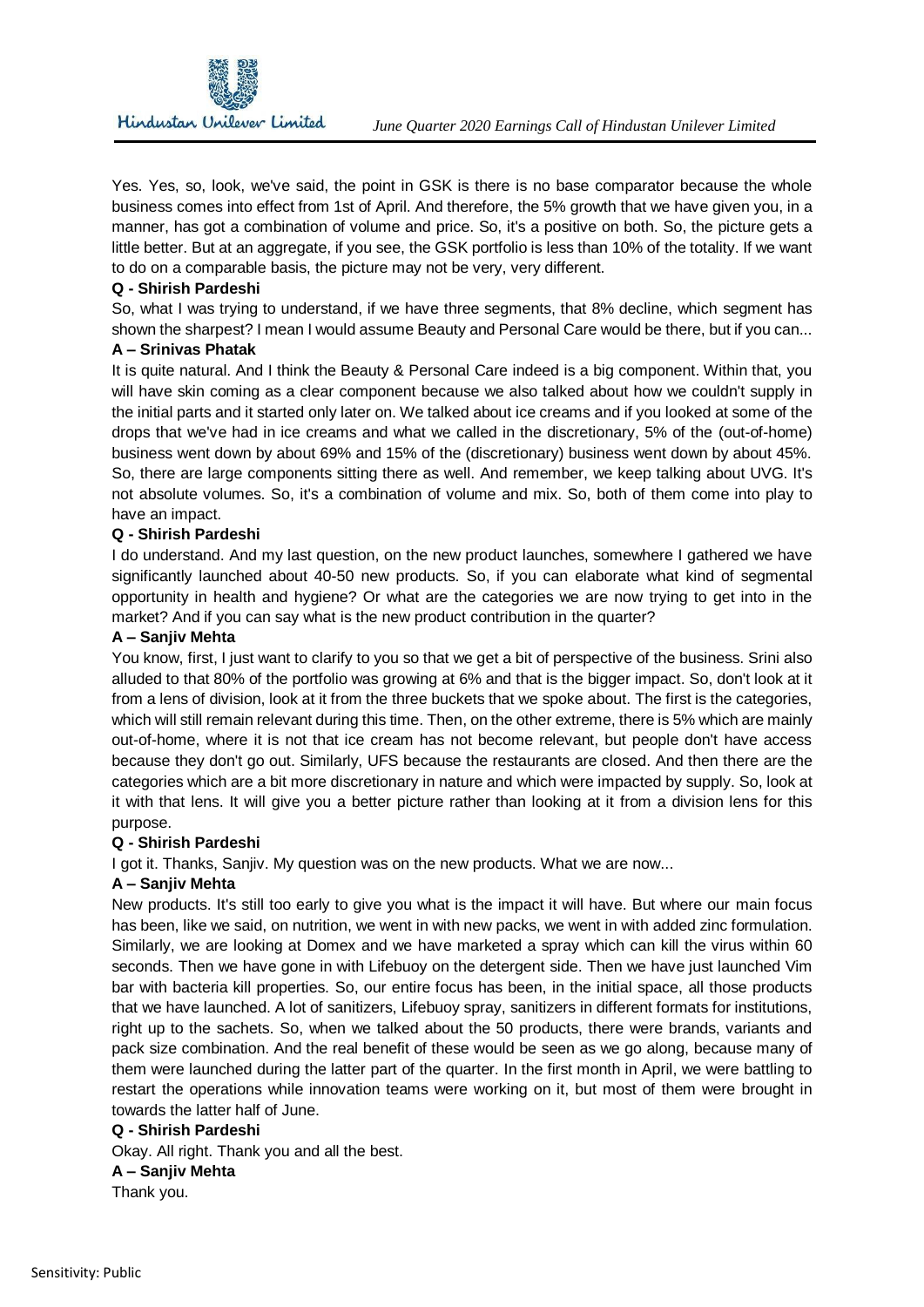

## **Operator**

Thank you. The next question is from the line of Sanjay Manyal from ICICIDirect. Please go ahead.

#### **Q - Sanjay Manyal**

 Hello sir. Most of my questions have been answered, but just one - if you can elaborate on tea prices. What I understand probably is tea prices are almost 40%-50% up on a year-on-year basis and the price hikes taken as per what I understand is probably in a single digit. So, the gross margin would be impacted going forward?

#### **Operator**

Excuse me, this is the operator. I'm sorry to interrupt, Mr. Manyal, your voice is breaking.

### **Q - Sanjay Manyal**

Hello. Can you hear me? Hello?

#### **A - Amit Sood**

Yes, Sanjay. Go ahead. Go ahead. We can hear you.

#### **Q - Sanjay Manyal**

 Yes. So, my question is specifically on the tea prices that tea prices are almost 40% to 50% up year- on-year basis. And probably the price hikes you have taken still would be in single digit, if I'm not wrong. And how it would impact the gross margins? And what would have been the impact on gross margins in this quarter? And will you be able to really fill the gap if the prices sustain for the entire year?

#### **A – Srinivas Phatak**

 So, two or three things. You're right that the inflation is trending to be quite high. And it's important how the crop comes through between July and going forward. Because effectively, June was the first month that you started to see sizable crop coming through. And inflation has been significant. I think we have a simple and well tested playbook in this for many, many years. When you see this kind of inflation, you always need to be calibrated in terms of how you take up pricing. You will take price increases in smaller quantities and if required, you will do that at a certain frequency. You would never try and take up prices at a big clip because that's when you start to lose consumers. As far as gross margins are concerned, yes and we have said that we have multiple levers to manage the overall P&L. While gross margin is important and is reflective of the long-term health of the business, when you see this kind of inflation, I think you would rather manage your overall P&L at a UOM (Underlying Operating Margin) level or a net profit level. And it's also important that we can manage it at a portfolio level and also at an HUL level. I think if we do that sensibly and again, we also have many levers in terms of our savings agenda, our leverage in terms of what we drive. So many of them will come into play to enable us to manage the sensibly because if you do it well actually, in categories such as Tea, the inflation is a good thing, and it gives us an opportunity for us to gain both on a volume basis as well as on a value basis. We have seen some inflation in the quarter, especially in the month of June. But at an aggregate level, you've seen that our F&R margins are overall extremely healthy. And therefore, that's not been a big impact for us in June quarter.

#### **Q - Sanjay Manyal**

Right. Just one a bit more. If you can quantify the distributor pipeline by the end of June quarter?

#### **A – Srinivas Phatak**

 I think Sanjiv already spoke about that, we had lost about 6% odd in March quarter. We have gained that distribution pipeline back, that's really the headline on this one.

#### **Q - Sanjay Manyal**

 Okay. And just one last one. You mentioned there would have been supply disruption probably starting July. And one of your plants in Haridwar is going to be shut down now. So, is there any other plant which has also been shut down because of the lockdown? Or what could have been the supply disruption in terms of the capacity?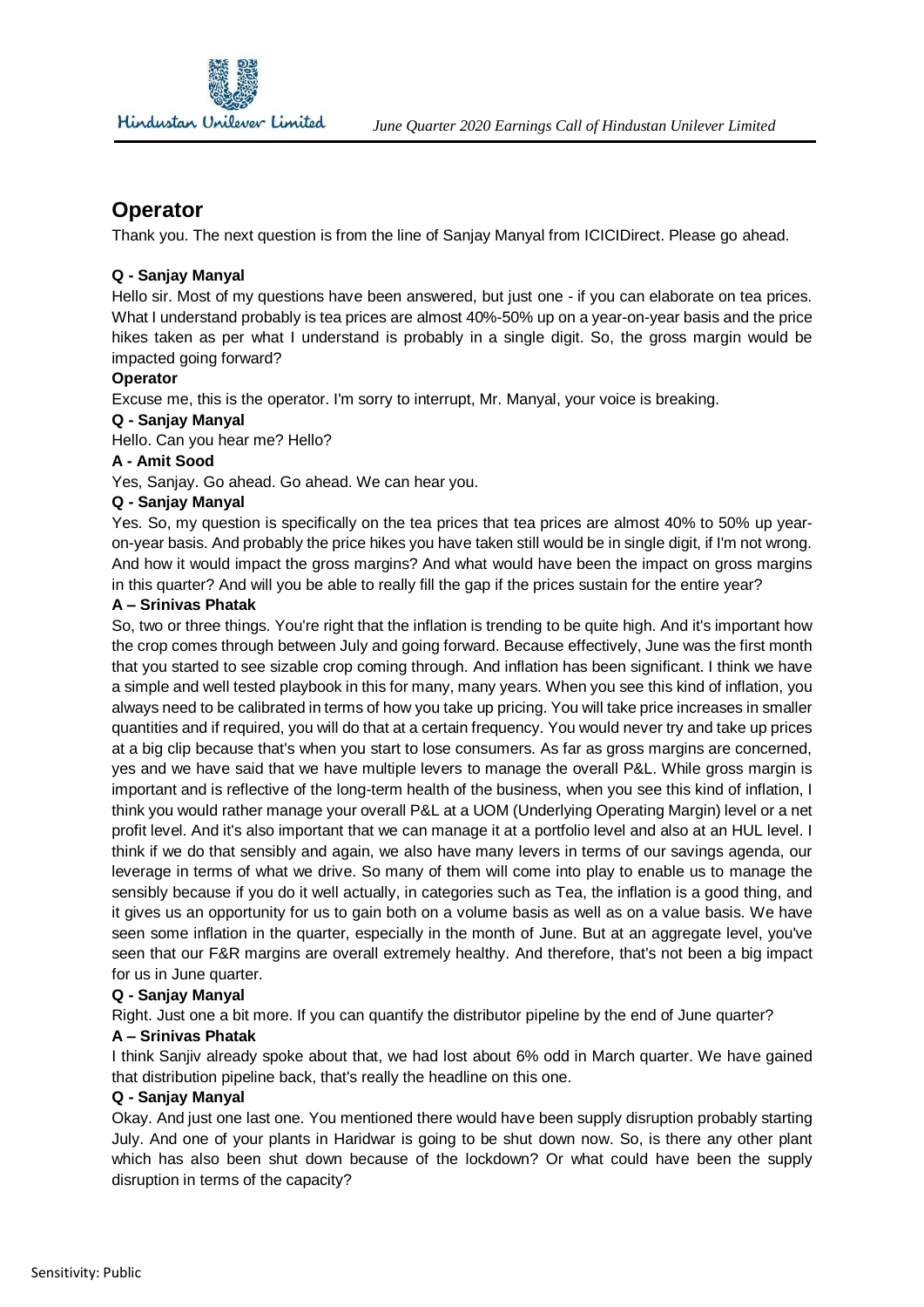

#### **A – Sanjiv Mehta**

 Yes. We have over 40 plants. And then we have many 2P and 3P plants dedicated to us. Right now, there are 3 plants where we have factories which we have to shut down because of rising cases of infection. And there is pipeline stock. So we are confident that we will be able to restart this operation soon. And then also remember that it is not that we have 100% capacity utilization everywhere. And we shift capacities if need be. And I'm very confident that all the 3 facilities will be -- we will be able to restart soon.

#### **A – Srinivas Phatak**

 So, in my view, I think right now what we are experiencing is difficulty in distribution because of localized lockdowns. It's not a manufacturing constraint. We have the stocks. It's just that many parts of the country are going into lockdowns of different degrees and different timelines. And that's restricting a lot of movements of goods. I think that is a bigger concern for now and not manufacturing. On Manufacturing, I think Sanjiv has explained clearly where we stand.

#### **Q - Sanjay Manyal**

Okay. Thank you and all the best for the future.

## **Operator**

Thank you. The next question is from the line of Aditya Soman from Goldman Sachs. Please go ahead.

#### **Q - Aditya Soman**

 Hi, good evening. Just following up on that previous reply. In terms of distribution, has the rural distribution got impacted in the previous quarter? Or has it normalized again? I was assuming that you would have prioritized some amount of urban distribution given the potentially higher value in order?

#### **A – Sanjiv Mehta**

Sorry, what was the question?

#### **A – Srinivas Phatak**

 The question is what's the status of our distribution in rural and urban? And Aditya was wondering whether if we have prioritized urban distribution versus rural?

#### **A – Sanjiv Mehta**

 No, it is not that we are prioritizing urban over rural. We are a national company and we have big rural footprints. So, we would like to distribute our goods as far as possible and as wide as possible. We get sometimes constricted by the restrictions. But as far as priority is concerned, we would reach wherever our consumers are, and our consumers are national.

#### **A – Srinivas Phatak**

 And again, to give you a flavour, our Shakti channel, which is an important deep rural channel, is quite resilient and working quite well. So, I think it also gives you a flavour saying that it's important. We are national, and all channels are relevant. And Shakti is a good example of how rural distribution is still continuing to work well for us.

#### **Q - Aditya Soman**

 Fair enough. Thank you. And secondly, you mentioned sort of mixed deterioration overall, and part of it coming because of the higher value segments like perhaps the skin didn't soar, but did you see any improvement in pack size or increase in pack size in Home Care given that consumers are less certain about availability.

#### **A – Sanjiv Mehta**

Sorry, say that again, I couldn't (follow)

#### **Q - Aditya Soman**

 Yes. Just given that consumers are less certain about availability for detergents in April and May, was there any increase in pack sizes in detergents or Home care?

#### **A – Sanjiv Mehta**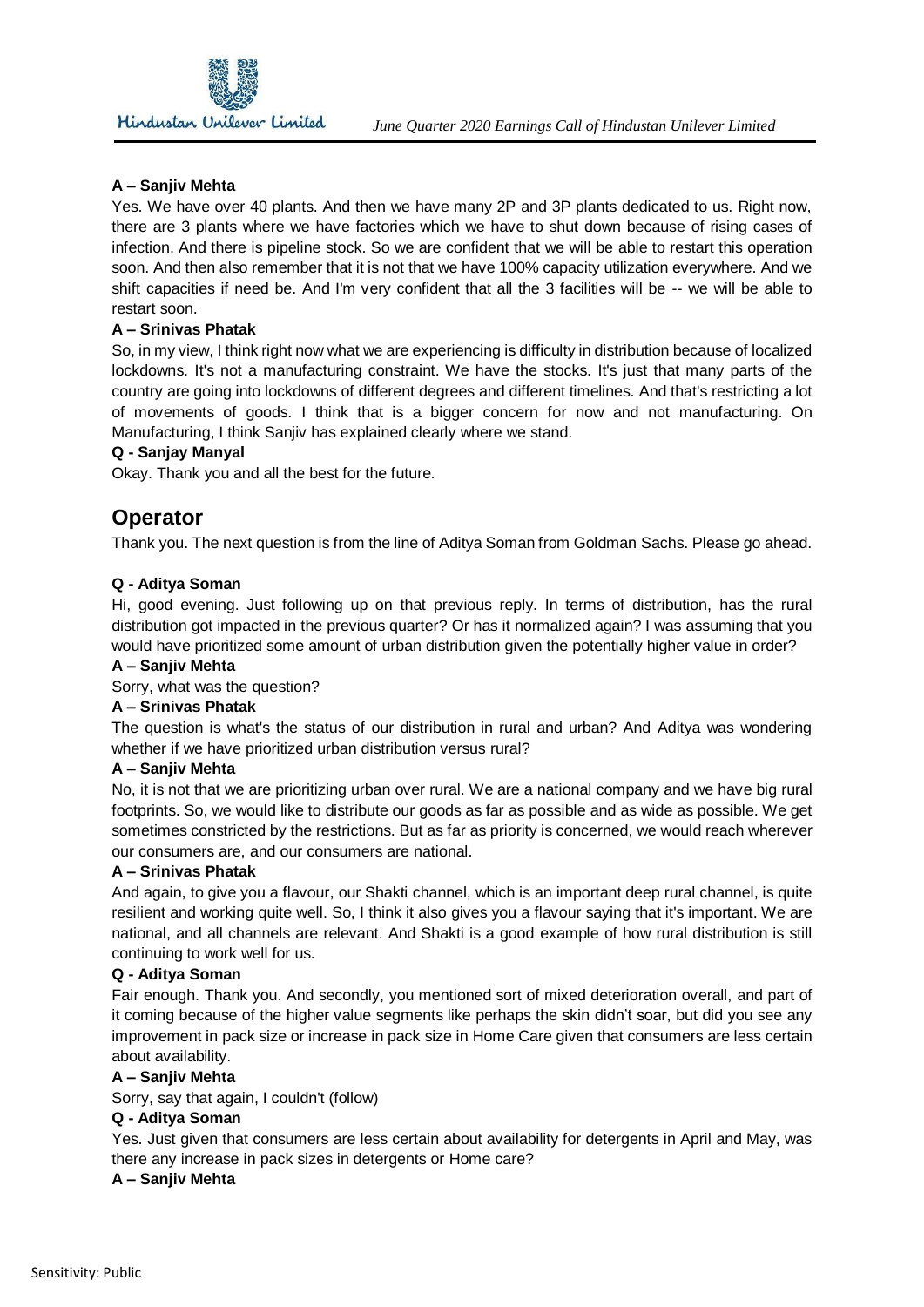

 Okay. Okay. See what we were doing is, when there was significant supply constraint and we were having only a few factories running, then our focus was primarily on large packs. Yes, because we were trying to maximize the throughput. But as things started to stabilize, then we went across the packs. In the initial period, the entire pitch was how do you maximize, and the only way you would do that is by having larger packs.

#### **Q - Aditya Soman**

 Fair enough. So, there is no sort of significant mix improvement that you would call out say in Home Care compared with that of mix deterioration overall?

#### **A – Sanjiv Mehta**

 Again, very difficult to say because this June quarter has been a quarter where we have filled up the pipeline. There have been various kind of supply disruptions. We don't even know whether the trade pipeline has been filled in or whether the trade stocks have come down. It's very difficult to discern a trend, whether what is happening for a pack size movement. But some of the things which is not based on quantitative research, but it is based more on qualitative. Like I said, the number of shopper trips have increased. That means they're buying it more frequently. That would also mean that they are conscious about the outlay in the retail. And then the second is, we are seeing a shift happening towards small packs.

#### **Q - Aditya Soman**

 Fair enough. Very clear. And just lastly, a housekeeping question. In terms of the sort of lower decline in sales relative to volume growth, was this because of price increases that you took in the Tea in the previous quarter?

#### **A – Srinivas Phatak**

 No. So it's not about price increases. We had also looked at a lot of rationalization of our trade spends. Yes, so, and that actually helps us from a point of view of positive pricing. So, it's not really a lot of pricing. I don't think there was much of price increase per se in the quarter from a consumer level. **Q - Aditya Soman** 

Thanks.

## **Operator**

Thank you. The next question is from the line of Kunal Vora from BNP Paribas. Please go ahead.

#### **Q - Kunal Vora**

 First question is - like in your presentation, you mentioned that you're still operating at only half the pre- COVID SKUs. And you mentioned that in June, sales are already back to growth trajectory. Can you help us understand better? Are all these SKUs, which you're not currently producing, insignificant in terms of contribution or consumers are buying whatever SKU is available, like -- and the 20% SKUs, which you're looking to permanently cut, will they be completely insignificant in terms of sales? Or you think consumers will move to the alternative packs?

#### **A – Sanjiv Mehta**

 Yes, you're absolutely right. In your question, there is an answer. In FMCG, there is always a very long tail, and at periodic intervals, we do take a call to prune the tail. And we thought this is a great moment for us to prune the tail. And during the period, like I was explaining to the previous person, when you have capacity constraints, when you have physical constraints, then the best is to maximize your throughput. So, we got in those 50% of the SKUs where the throughput is maximum. And you're absolutely right also in the thinking when during times when your distributions are constrained, then consumers would go for a brand, but if they don't get their pack size, they would go for the pack size nearest to their old pack size. The ones they go with vary. And when we look at pruning, we are not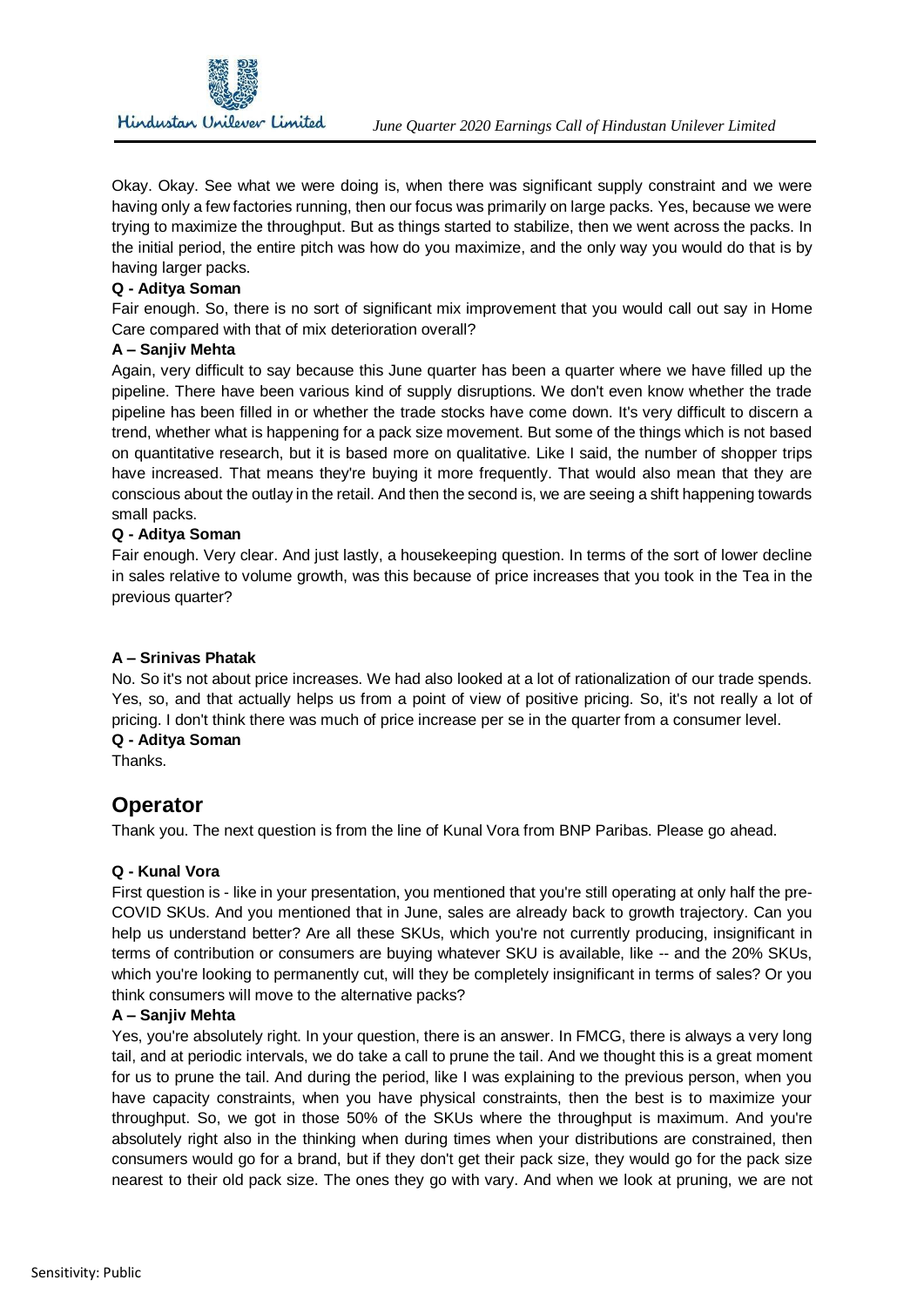

 looking at losing anything. We are looking at consumers, which is a small portion of the sales because the tail is long, migrating to the other pack within the brand repertoire.

#### **Q - Kunal Vora**

 Sure. That's helpful. The second and last one, which involves CapEx and tax rate. You recently set up a new wholly owned subsidiary. Can you talk about the aggregate CapEx plan and the investment plan in the newly set up subsidiary? And how would both of these, let's say, the new subsidiary as well as GSK acquisition, impact your tax rate in the near term and the medium term?

#### **A – Srinivas Phatak**

 So, look, the new subsidiary is just taking shape and it will be some time before we actually set up some of those facilities and start to see production come through. So, we are some good 6-9-12 months away from that. So, if I take the next 12 months horizon, I don't think that's going to be a big change. On GSK, we also mentioned last time that at an ETR level, it's not going to make any difference because it's going to be a move between current tax and deferred tax. And we will talk about it tomorrow when we give an update on GSK. For all practical purposes, it will be good to assume around 26% as an ETR for our business and operate with that over the next 1 year horizon.

#### **Q - Kunal Vora**

Understood. And that's it from my side. Thank you.

## **Operator**

Thank you.

#### **A – Srinivas Phatak**

 Can we do one last question from the phone because we have a few on the web and we want to make sure that we wind up the call by 8:00 please.

## **Operator**

 Sure, sir. We take the next question from the line of Prasad Deshmukh from Bank of America. Please go ahead.

#### **Q - Prasad Deshmukh**

 Good evening. So, first question. Post lockdown, are there any accelerated efforts to negotiate contracts like those related to depos, support services, leases, et cetera, especially given your focus on zerobased budgeting?

#### **A – Sanjiv Mehta**

 Our focus has been right now that any cost which doesn't add value we are questioning it. And other, what we are looking at is more about moving cost from fixed to variable, so that we create optionality. Srini, you may want to add?

#### **A - Srinivas Phatak**

 No, no, I think that is a fair summary. We do look at opportunities and we use the scale, we use our capabilities. But equally, we also honour contracts. And it's important to get that balance right. I think that is a piece of hard negotiation. But there is also a hard fact of first principles. And we do it within that balance. And the bigger opportunity is also to look at many costs which are fixed in nature and try and link them to sales and link them to growth. And if you do that, we generate structural solutions because some of these negotiations tend to be transitionary, tend to give you short-term impact. But if you're able to get your focus in terms of making some of these costs variable, and that's a sustainable solution. Between the two, our focus is on getting some of these costs to be more variable.

#### **Q - Prasad Deshmukh**

 Got it. Second, last question, advertising costs you mentioned that you know, there is some efficiency being driven there. So just wanted to confirm, this decline is mainly because the unit price for ad space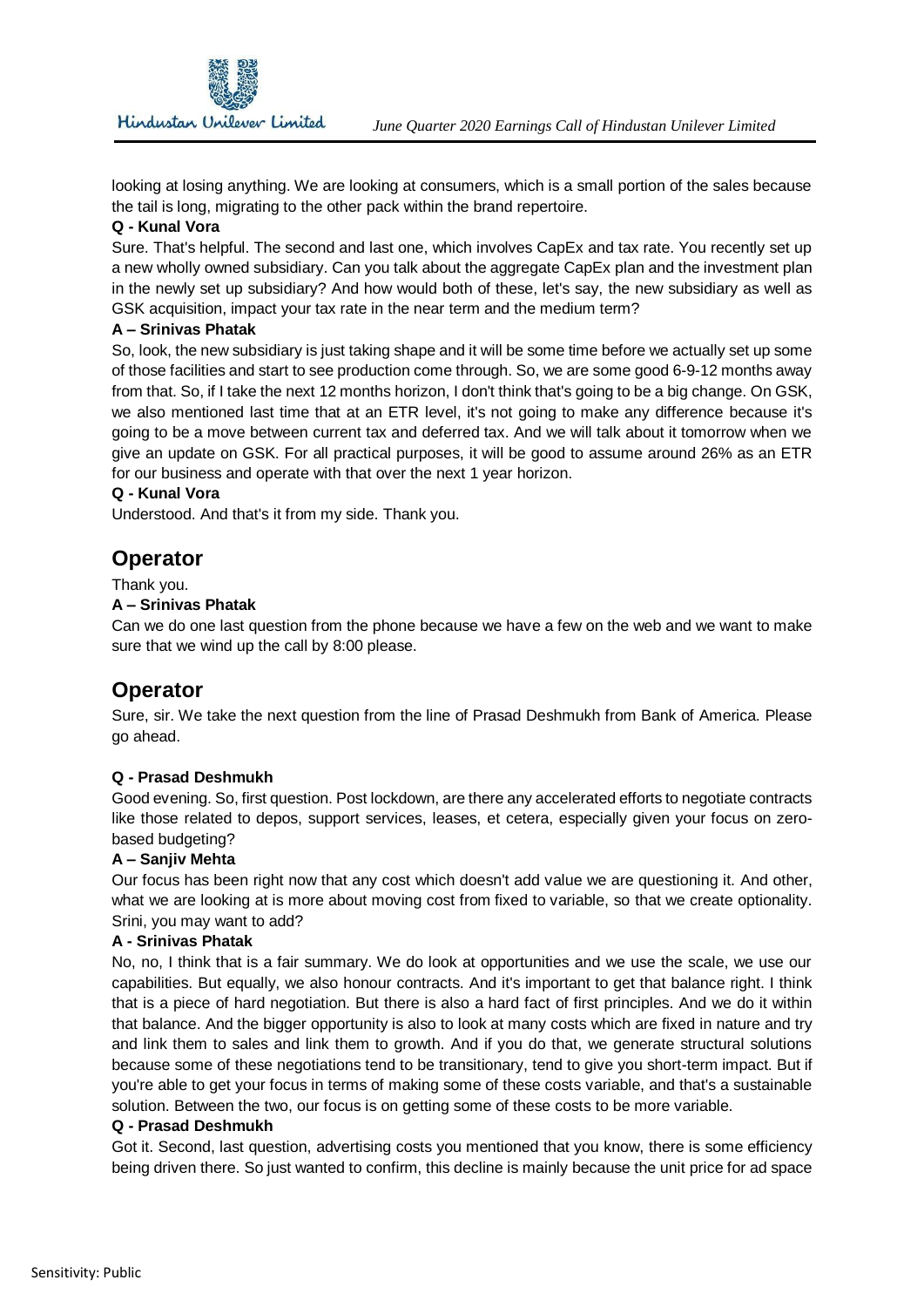

 has gone down, and it's not that there is any lower number of ads that were on air? Just wanted to confirm.

#### **A - Srinivas Phatak**

 So, look, in the month of April, when a lot of product itself was not available given constraints of supply, it did not make a lot of sense in advertising. And therefore, we did reduce our absolute spends in the month of April. And that is true of us, and that is true of many others and the overall industry. Second aspect is also -- as the country started to open up, we did step up our spend. So, May was more than April and June was higher than May. It's important to invest behind your brands. We did that. The other element in all of this, given our scale and size, we have enjoyed some benefits of good buying. That's also flown in. The most important criteria, because after a point in time, it's not the absolute spend, it's relative spends on where you are. We have done everything to get to our reach objectives. More importantly, our share of spends in June quarter has been competitive. And our share of spends, which is in relation to the market, in June quarter'20 was higher than where it was a year ago. So therefore, we were spending more than our relative shares and reaching our consumers.

#### **Q - Prasad Deshmukh**

Got it. Go it. Thanks, Srini and thanks Sanjiv.

## **Operator**

Thank you. Sir you may go ahead.

## **Srinivas Phatak**

 Yes. Yes. Perfect. So, what I will do is, there are about 8 or 9 questions on the web. I will call out the name and the question and give a short answer. And if it's already been answered, I will clarify that.

 The first question is from Anshul Bhargav from AB Corp, asking how much of price hike contributes to profits? I clarified this. There was no material price increases during the quarter. And therefore, there is nothing in specific to call out there.

 There's a question from Bala Murali wanting to know about the outlook of the industry and the growth prospects for HUL. I think we have covered this in detail, and also covered how we see the near term. So, I trust this has really been answered.

 Vikas has got a question of saying he wanted to check the quarterly results. Please do so. It's available on our website. And hopefully, in this call, you've got all the details.

 Meher has got a comment of earnings and special dividends, not entirely clear, but we have talked in detail about both earnings and the strategic rationale for the special dividend. Hopefully, Meher, you have your answers.

 Vikas Maheshwari is an individual investor. Ideally, I wouldn't answer because this is a call for institutional investors and analysts. But I will give a quick answer to it. Our share of Horlicks. If you look at the reported published results, you will realize that GSK CH was about 10% of our overall business. And we have spoken in detail about Beauty segment, advertising and the performance in July. So that's already been covered.

 Rohit has asked a question about what would growth be including distribution and exports business? So, the question is we wouldn't really talk about the OTC income. It's always other operating income, and I wouldn't talk about it from a growth perspective. The important aspect there is that the net margins are protected. On the exports business, we have had a muted growth and that's more because of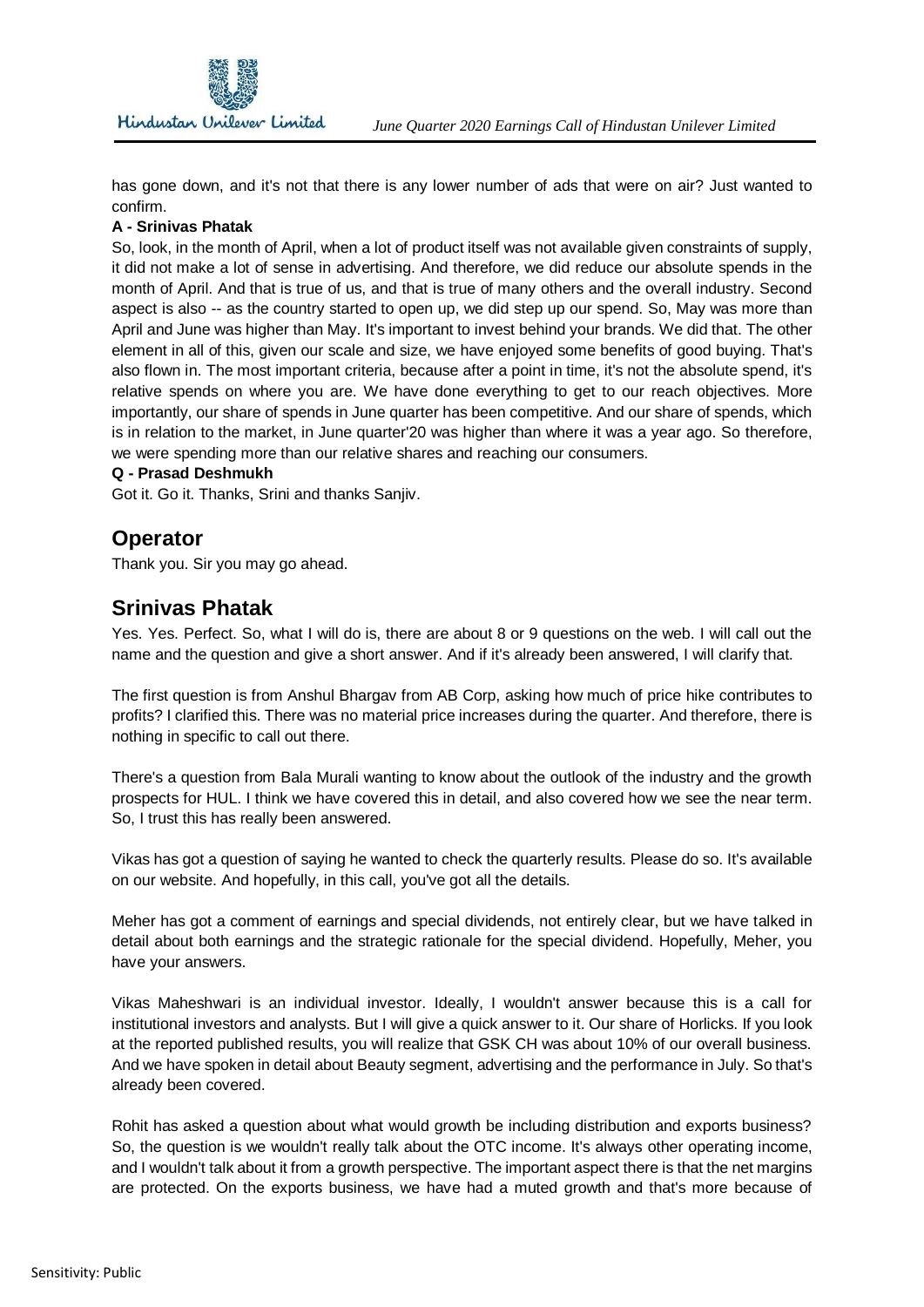

 transitionary issues. The first objective for us was to manage the domestic business, and that's been done well. And in anticipation of the transition, there was some stock build up, which had already happened in the exports customers. And that was also an important thing to do, not to cause disruptions during the transition. We will now be focusing on the exports business to streamline and the structural opportunity of what it means is completely intact there. Hopefully, that gives you a bit of a flavour, Rohit, in terms of distribution as well as exports business.

 Question from Akash Rungta on our guidance on volumes. Akash, we don't give any guidance on volumes, and we've been consistent with that.

 The next question is from Jayesh Shah. Do we expect TV spends to settle down at a lower level? Look, I think this is an evolving picture. TV still continues to be a very important medium, especially if you go beyond the top metros. And even within the top metros, there is a certain select audience who's very dedicated to TV. And our actual spends will follow wherever consumers are, and TV does tend to have a very important role. And therefore, we will continue to advertise on that.

 Alok Shah from Edelweiss has asked a question. Our website says that Fair & Lovely has not been changed to Glow & Lovely. By when is the relaunch under Glow & Lovely expected? We shall have it very soon. We have already commenced production of Glow & Handsome and others will follow very, very quickly. And I think Sanjiv has spoken about the strategic rationale and how we see that coming into the quarter.

 The second question saying with respect to the special dividend. The INR 22 billion belong to the erstwhile shareholders and why partake it with GSK shareholders? It's important, Alok, to go back and look at the merger because when we did the swap ratio, we took into account all the aspects of the balance sheet of both the companies. If I were to use your analogy, and I don't think that would be right. We've also had access to the cash from GSK, which was over INR 4,000 crores. We also had the benefit of the payouts that used to be lower from a dividend perspective. The best way to look at it is it's an integrated one company done on a share swap, and from a valuation perspective, that evens out everything.

 The next question is from Raja Mohan. So, there's congratulations on a solid quarter. Thank you for that. And the question is, god forbid if the virus were to spread more rapidly into Tier 2 and Tier 3 areas, would it lead to a material repression? Or are tailwinds of Kharif very strong to overwhelm this concern? In this regard, are the tailwinds otherwise strong enough to give an impetus to your performance? It will be a difficult one to call in terms of what kind of virus spread are we looking at because that's the big unknown. But from a portfolio perspective, from our execution capabilities point of view, we have given you a good flavour of how well we are positioned. The spread of virus and the consequent lockdowns, vertical or localized, is going to be something very difficult for us to predict, and we'll have to handle it with agility and be very responsive in the value chain.

 The next question is from Ajay Thakur from Alder Capital, asking us if we could throw some light on the urban versus rural growth and outlook for rural momentum. Is the spread of COVID into hinterland arrest our rural growth momentum? Ajay, this has been discussed in the call, and we have answered this. So hopefully, you would have already got that response.

 Sirish has had a question in terms of hand wash penetration and are we witnessing a big opportunity in rural going forward? Sirish, we do not quote specific penetration numbers. But definitely, there has been a step-up to penetrations. And that's also the reason you see that we have also expanded capacity by 5x in case of hand wash and about 100x in terms of hand sanitizers. Even into the rural areas, we do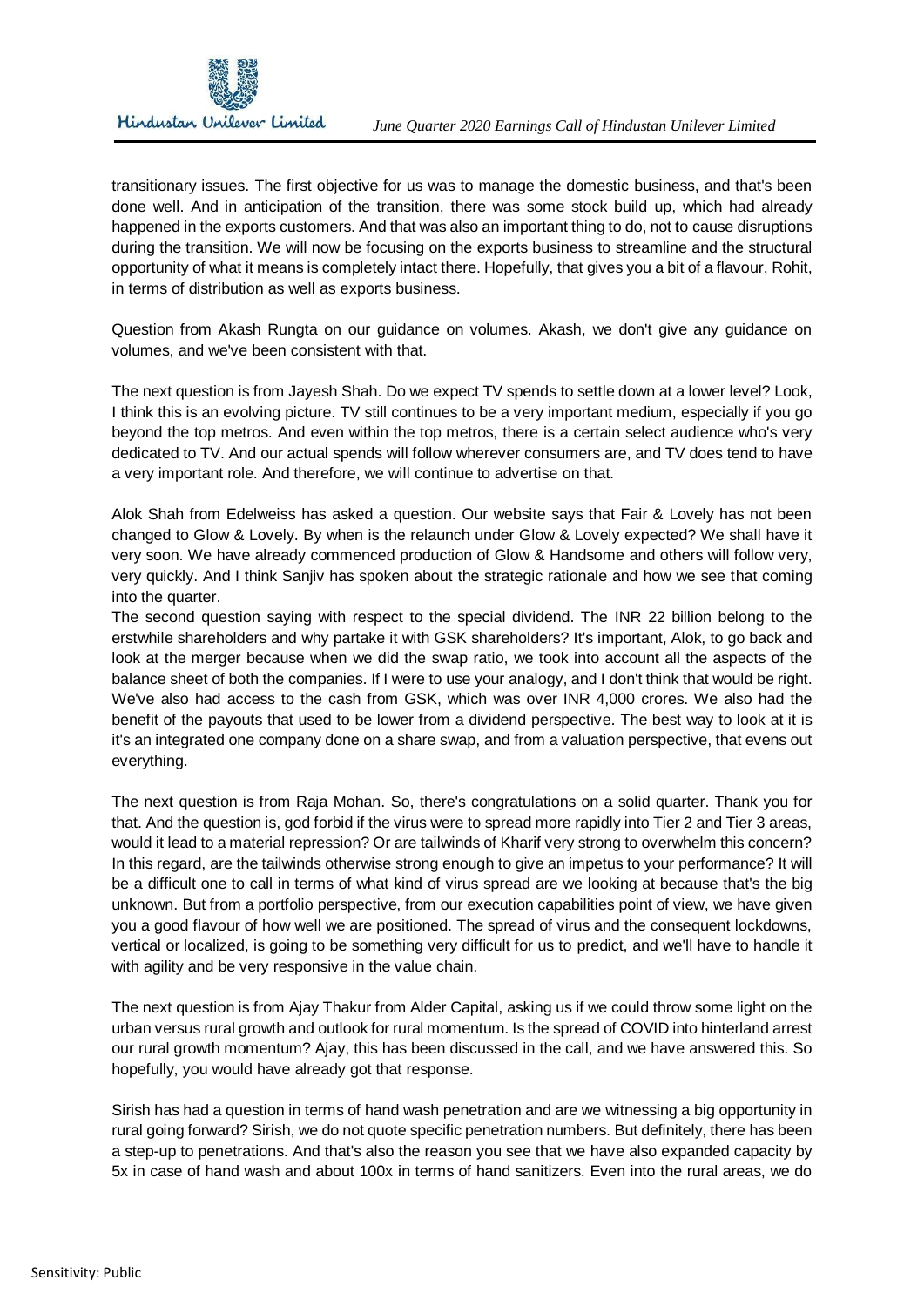

 see hand wash being an opportunity because the awareness of hand wash and hand sanitizers has taken off in a big manner, whether it is urban areas or rural areas.

 The next question from Amit is in terms of is it possible to quantify the price cuts that you're planning to take in laundry to pass on the crude deflation? Amit, I think this is a bit of work in progress. We are continuing to work through this, and it will land in phases. Some parts have happened and more to follow.

 The next question has come from Richard. Richard said, can you help me understand the monthly progression of skin, cosmetics and deo? How does that minus 45% break up into April and May and June give that April-June also had manufacturing issues, et cetera? Richard, we are not breaking it up at this particular point in time. I'm not sure it entirely serves the purpose. Having said that, I did talk about skin starting to see green shoots and traction. So obviously, once we had some of those supply issues sorted out, skin has definitely picked up in the month of May and June. Cosmetics and deodorants have been challenging. One aspect has been in terms of manufacturing. But the demand also has been muted given that a lot of consumers have remained in-house. So, I don't think there will be a material pickup that we would see in terms of cosmetics and deo with the progress of months.

 The next question is from Tejas Shah from Spark Capital on guidance on tax rates. I've already clarified that earlier in the call.

 The next question is also from Tejas. Any COVID cost-saving initiatives which stay with us as structural advantage? Any thoughts on room for margin potential ahead? We have discussed this in detail, Tejas. The important aspect right now is to get competitive volume-led growth, look at absolute profits and manage cash.

## **Operator**

 Excuse me. This the operator. Participants, the line for Mr. Srinivas Phatak has dropped. Please stay connected while we reconnect Mr. Phatak.

Mr. Phatak is reconnected.

## **Srinivas Phatak**

 Yes, I'm sorry. I'm back. I lost the line there. So, I've talked about the business model, Tejas. Hopefully, that answered your question.

 The next question is from Vishal from Nirmal Bang. What is the current direct reach for us? And was it impacted in the March-April period? Other income for the quarter looks low, any exceptional items here? On the first part, yes, the direct reach was impacted in the month of March and April. But definitely, we have picked up in the month of May, June, and it's getting better as we speak. We already spoke about the other income earlier in the call. And if you have any specific questions, do reach out to Amit and our IR team and they will clarify on that one.

 The next question is, would you like to comment on the lawsuit with Emami? I don't think we comment on a competition. Our position is very clear, and you would have also seen some of the statements from HUL. And we are very clear, and we are progressing with our actions, both on Glow & Lovely and Glow & Handsome, and we are quite excited with the change and the opportunity to make a big difference to our consumers.

 Sirish seems to have lots of questions. So, one more question from Sirish. Have you rationalized employee cost, cut employee strength in quarter 1 and quarter 2? Sirish, we have not rationalized any